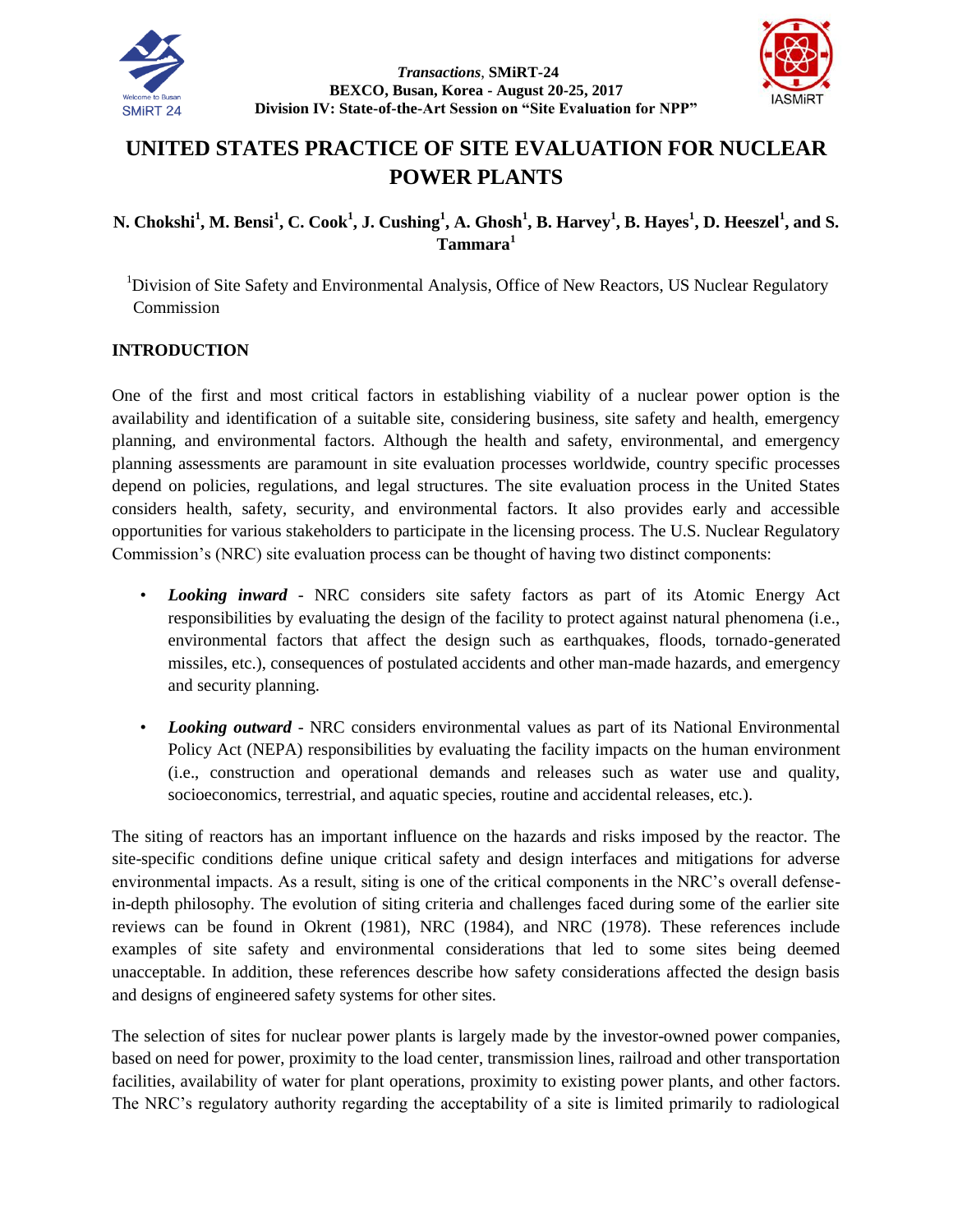health and safety considerations. In addition, the nuclear power plant will need permits from other State and Federal agencies, such as a Clean Water Act permit.

It should be noted that as a part of the environmental review that complements the safety review, the NRC determines whether or not there is an "obviously superior" alternative site to that proposed by the applicant. If the evaluation of the environmental impacts of construction and operation of the project determines that there would be an obviously superior site to the one proposed by the applicant, then the Environmental Impact Statement would recommend denial of the application. The NRC findings and recommendations to the Commission are included in an Environmental Impact Statement. Along with the site safety suitability, the concept of "alternative site" plays an important role in the site selection and evaluation process.

In summary, the following three factors are critical in U.S. in a site-selection process: (1) an applicant's business plans and objectives; (2) NRC site suitability and technical requirements related to radiological health and safety; and (3) NRC regulations requiring the consideration of alternative sites from an environmental perspective. The principle objective of this paper is to describe the considerations involved in the site selection and suitability assessment. The paper provides an overview of the site evaluation process along with some additional insights from recent reviews of Early Site Permit (ESP) and Combined License (COL) applications and post-Fukushima flooding and seismic hazard reevaluations (NRC, 2017a).

# **OVERVIEW OF REVIEW PROCESS**

In the U.S., electric power companies (applicant) submit an application for a license to construct and operate a nuclear power plant. The application includes a safety analysis report (SAR) and an environmental report (ER). The Electrical Power Research Institute (EPRI), "Site Selection and Evaluation Criteria for an Early Site Permit," (EPRI, 2002), and Nuclear Energy Institute (NEI), "Industry Guideline for Preparing An Early Site Permit Application – 10 CFR Part 52, Subpart A," (NEI, 2001), represent industry guidance on site selection and evaluation criteria and for preparing an ESP application.

The NRC staff conducts the review of the application and prepares a Safety Evaluation Report (SER) and an Environmental Impact Statement (EIS). The NRC staffs makes a recommendation to the Commission regarding whether to approve or deny the permit or license application. The overarching purpose of the NRC staff review is to provide reasonable assurance that a site can safely host a future nuclear power plant or plants from the standpoint of:

- Radiological health and safety;
- Environmental protection;
- Emergency planning; and
- Safe and secure plant operation on the selected site.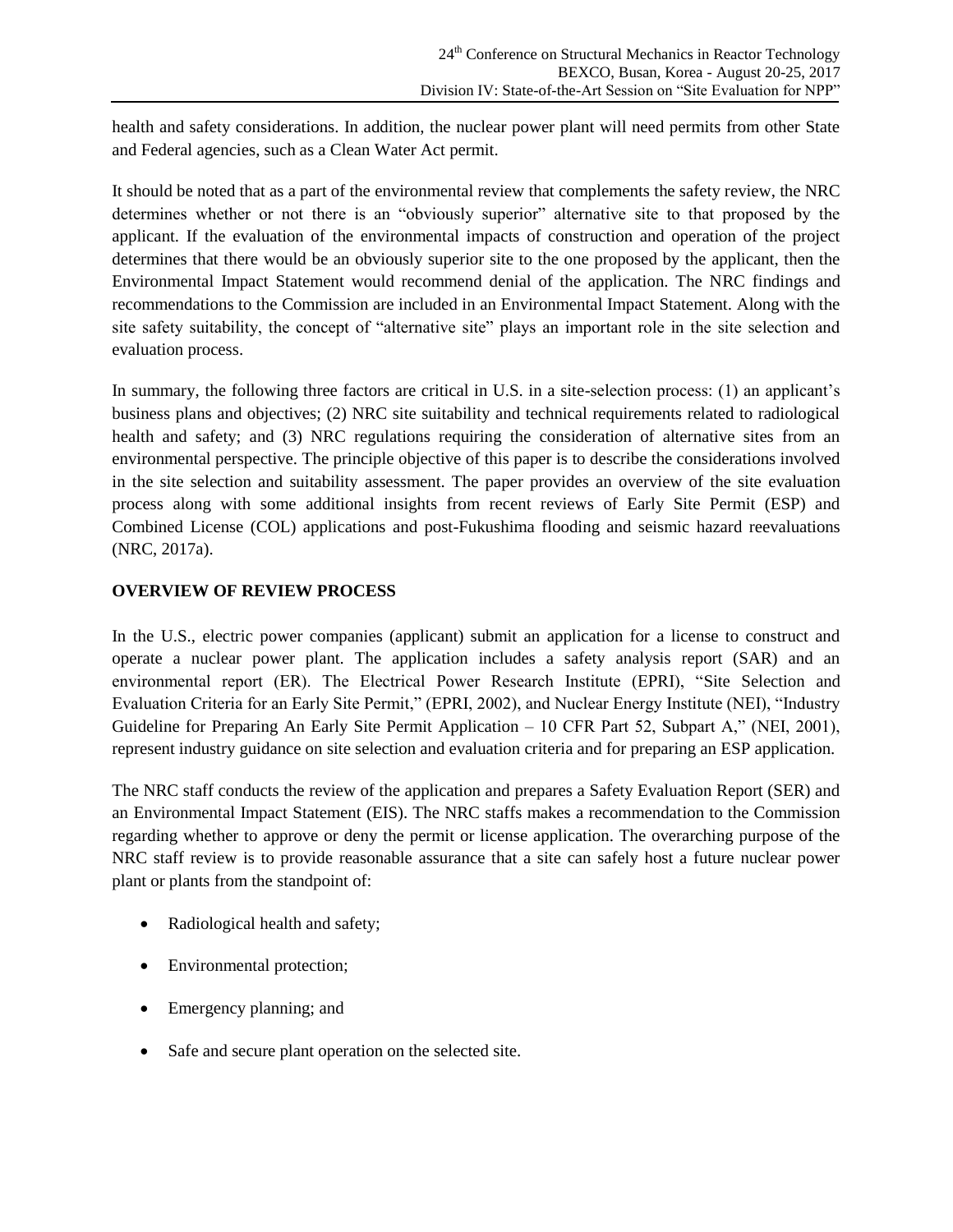The NRC evaluates siting factors and criteria that are important in assuring that: (1) radiological doses from normal operations and postulated accidents will be acceptably low; (2) natural phenomena and potential man-made hazards will be appropriately accounted for in the design of the plant; (3) site characteristics are such that adequate security measures to protect the plant can be developed; and (4) physical characteristics unique to the proposed site that could pose a significant impediments to the development of emergency plans are identified. As stated earlier, the environmental review focuses on whether or not there is an "obviously superior" alternative site to that proposed by the applicant considering impacts of plant construction and operations on environmental factors.

The safety issues to be addressed in site selection and suitability assessment include geologic/seismic, hydrologic, and meteorological characteristics of proposed sites; exclusion area and low-population zone; population considerations as they relate to protecting the general public from the potential hazards of serious accidents; potential effects on a station from accidents associated with nearby industrial, transportation, and military facilities; emergency planning; and security plans. The environmental issues to be addressed in site selection include potential impacts from the construction and operation of nuclear power stations on ecological systems, water use, land use, radiological accidents, the atmosphere, aesthetics, socioeconomics, and environmental justice.

The NRC conducts its review in an open and transparent process with significant participation of stakeholders. For example, the NRC conducts pre-application outreach activities and holds a scoping meeting in the vicinity of the proposed site once an application is filed. The objective of this scoping meeting is to understand perspectives and concerns of the population around the site to prepare the EIS. Another mandatory public meeting is held after the issuance of a draft EIS to respond to the public comments. The review period for draft EIS includes a mandated 45-day comment period and two 15-day extensions.

The NRC coordinates and collaborates its review with other agencies, such as Environmental Protection Agency (EPA), U.S. Geological Survey (USGS), U.S. Army Corps of Engineers (USACE), U.S. Coast Guard, Fish and Wildlife Service, National Marine Fisheries Service, State Historic Preservation Office, and State and local natural resource agencies. The agencies designated as "cooperating agencies" are considered a part of the NRC environmental review team. Among other things, the objectives of the coordination are to: (1) conduct timely consultations and initiate interaction early in the review process; (2) provide timely and direct access to the EIS for review and comment; and (3) keep agencies informed of regulatory framework and rule changes.

The NRC staff conducts its review in accordance with the applicable regulations, using applicable guidance documents such as Standard review plans (SRP) (NRC, 2007a and NRC, 2007b). NRC regulatory guides (RGs) provide guidance on acceptable methods to assure compliance with regulations.

To provide an overview of the site evaluation process, this paper condenses two principle regulatory guides: RG 4.7 (NRC, 2014) and DG-4026 (NRC, 2017). RG 4.7 discusses the major site characteristics related to public health and safety and environmental issues that the NRC staff considers in determining the suitability of sites for light-water-cooled nuclear power stations. Applicants may use the guidelines in identifying suitable candidate sites for nuclear power stations. The decision that a nuclear power plant may be built on a specific candidate site is based on a detailed evaluation of the proposed site-plant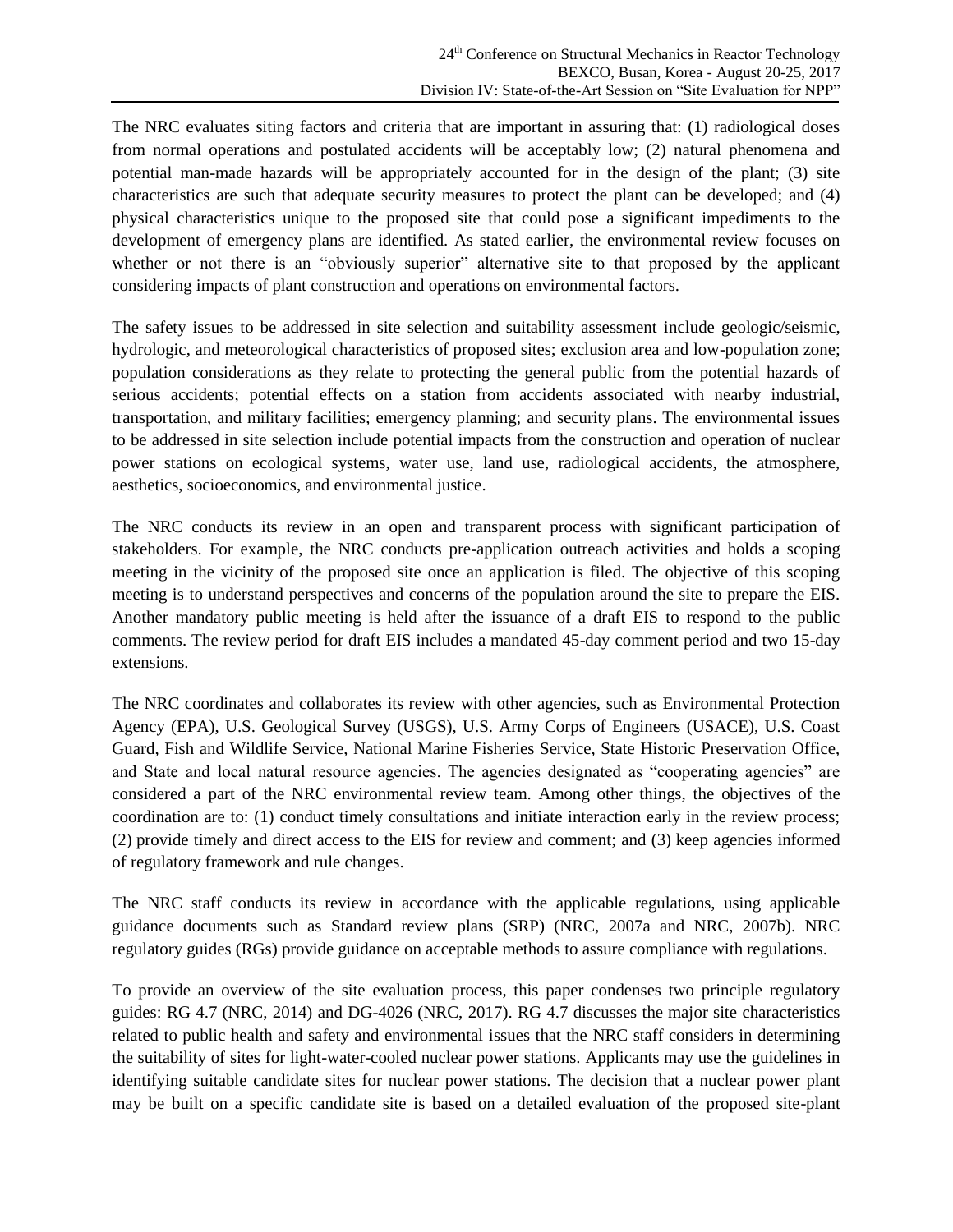combination and a cost-benefit analysis comparing it with alternative site-plant combinations (as discussed in DG-4026). Appendices A and B of RG 4.7 summarize the important safety-related and environmental considerations including a listing of relevant regulations and regulatory guidance. While the listings of Appendices A and B are not all inclusive, the cited regulations and regulatory guidance documents provide information on where further details can be found on NRC requirements and acceptance criteria. The draft Regulatory Guide DG-4026 is a proposed revision of RG 4.2 (NRC, 1976) and is intended to reflect current practices for preparation of ERs for nuclear power stations. DG-4026 was issued for public comments in February 2017 and is available at the NRC website using the Agencywide Documents Access and Management System (ADAMS) Accession no. ML16116A068. After addressing the public comments, the DG-4026 will be issued as Revision 3 of RG 4.2.The following subsections list principle regulations and guidance documents.

# *Applicable Regulations*

The following list provides a summary of key regulations applicable to the siting of nuclear power plants:

- Title 10, Part 50, of the *Code of Federal Regulations* (10 CFR Part 50), "Domestic Licensing of Production and Utilization Facilities," governs the licensing of nuclear power plants. Appendix A to Part 50 provides general design criteria (GDC). Criterion 2 (GDC 2), "Design Bases for Protection Against Natural Phenomena," requires that structures important to safety be designed to withstand the effects of expected natural phenomena when combined with the effects of normal accident conditions without loss of capability to perform their safety function.
- Title 10, Part 51, of the *Code of Federal Regulations* (10 CFR Part 51), "Environmental Protection Regulations for Domestic Licensing and Related Regulatory Functions," implements the National Environmental Policy Act of 1969 (NEPA) (42 U.S.C. 4321 et seq.), which requires that all agencies of the Federal Government prepare detailed environmental statements on proposed major Federal actions that will significantly affect the quality of the human environment. A principal objective of NEPA is to require the Federal agency to consider, in its decision making process, the environmental impacts of each proposed major action and the available alternative actions, including alternative sites. In 10 CFR 51.45, the NRC sets forth the contents that an applicant must include in its ER. The regulation in 10 CFR 51.71 and 10 CFR 51.75, sets forth the contents of the NRC's EIS.
- 10 CFR Part 52 "Licenses, Certifications, and Approvals for Nuclear Power Plants," governs the issuance of early site permits, standard design certifications, combined licenses, standard design approvals, and manufacturing licenses for nuclear power facilities licensed under Section 103 of the Atomic Energy Act of 1954, as amended (68 Stat. 919), and Title II of the Energy Reorganization Act of 1974 (88 Stat. 1242). Some of the Part 52 criteria are directly related to site characteristics, as well as to events and conditions outside the nuclear power unit.
- 10 CFR Part 100, "Reactor Site Criteria," requires the NRC to consider population density; use of the site environs, including proximity to man-made hazards; and the physical characteristics of the site, including seismology, meteorology, geology, and hydrology, in determining the acceptability of a site for a nuclear power reactor. 10 CFR 100.20 provides factors to be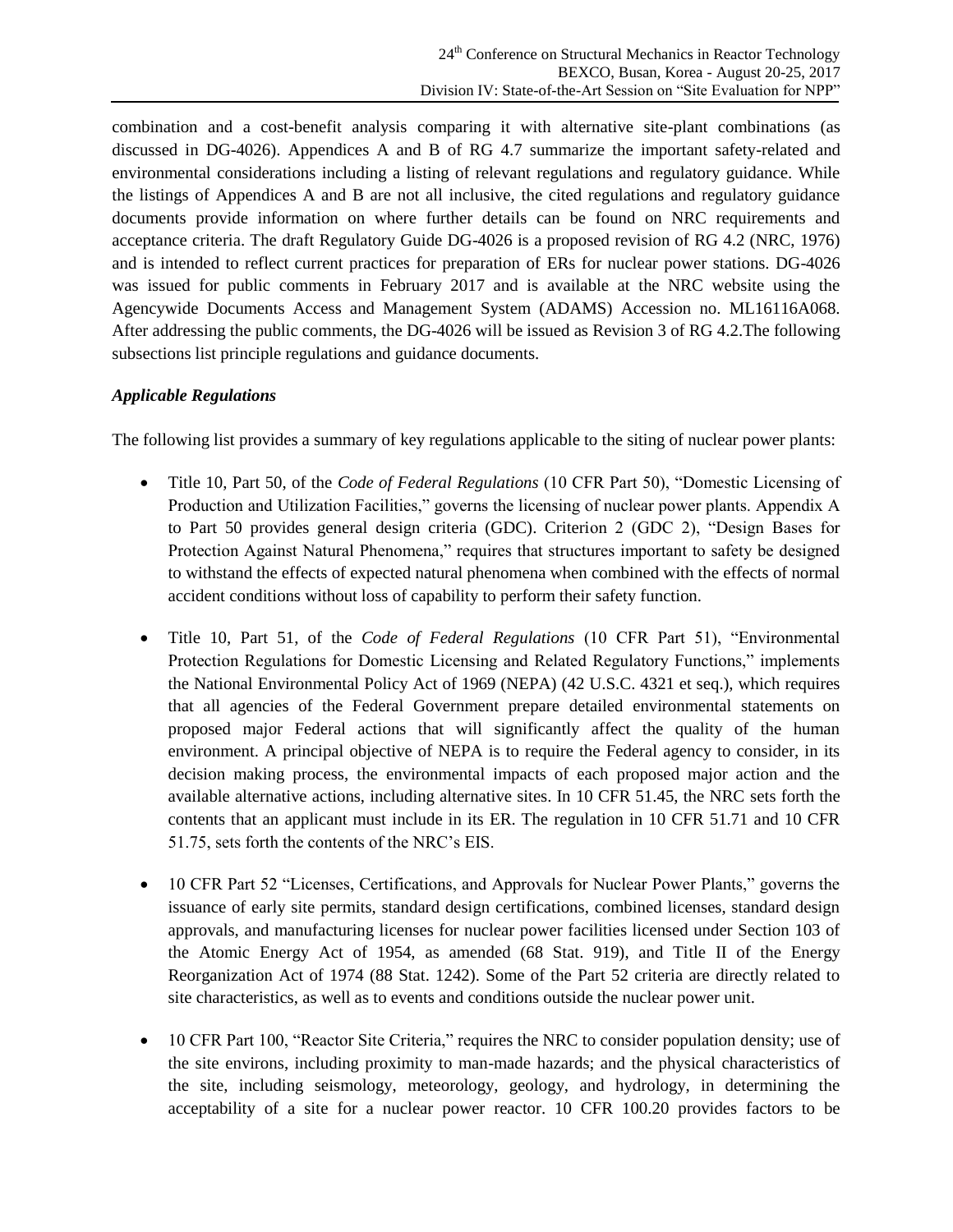considered, 10 CFR 100.21 provides non-seismic criteria, and 10 CFR 100.23, provides geologic and seismic criteria.

# *Related Guidance*

In general, RGs provide guidance to applicants for preparing SARs and ERs that are submitted as part of an application for a license to site, construct, and/or operate a new nuclear power plant. The SRPs provide guidance for NRC staff to use when reviewing an application. The following list provides a summary of key guidance document applicable to the siting of nuclear power plants:

- RG 1.206, "Combined License Applications for Nuclear Power Plants," (NRC, 2007c) identifies design-basis environmental site parameter requirements for safety-related structures, systems, and components.
- NUREG-0800, "Standard Review Plan (SRP) for the review of Safety Analysis Reports for Nuclear Power Plants: LWR Edition," (NRC, 2007a) provides the criteria used by the NRC staff for reviewing SARs submitted with nuclear power plant license applications.
- NUREG-1555, "Standard Review Plans for Environmental Reviews for Nuclear Power Plants: Environmental Standard Review Plan," (NRC, 2007b) provides the criteria used by the NRC staff for reviewing ERs submitted with nuclear power plant license applications.
- Regulatory Guide 4.7, "General Site Suitability Criteria for Nuclear Power Stations," (NRC, 2014), Revision 3, (NRC, 2014).
- Draft Regulatory Guide DG-4026, "Preparation of Environmental Reports for Nuclear Power Stations," (NRC, 2017), proposed revision 3 to RG 4.2, (NRC, 1976) was discussed previously.

#### **SITE SAFETY CONSIDERATIONS**

The following description, in part, is a consolidation of Appendix A of RG 4.7 with some additional information in selected areas. Appendix A of RG 4.7 provides a checklist of site safety characteristics, relevant regulations, and regulatory guides and regulatory experience and positions for assessing site suitability for nuclear power stations.

As previously described, the structures, systems, and components (SSC) important to safety must be designed to withstand effects of natural phenomena such as earthquake, tornadoes, hurricanes, floods, tsunamis, seiches, and other applicable natural hazards as well as the effects of man-made hazards. This requires development of design bases for these hazards to establish the necessary design, fabrication, construction, testing, and performance requirements for SSCs important to safety. The design bases for protection against all hazards are evaluated during the siting review.

Similarly, the concept of design basis accident (DBA) is used to determine whether the reactor design provide adequate mitigation of radiological consequences in the event of a major reactor accident to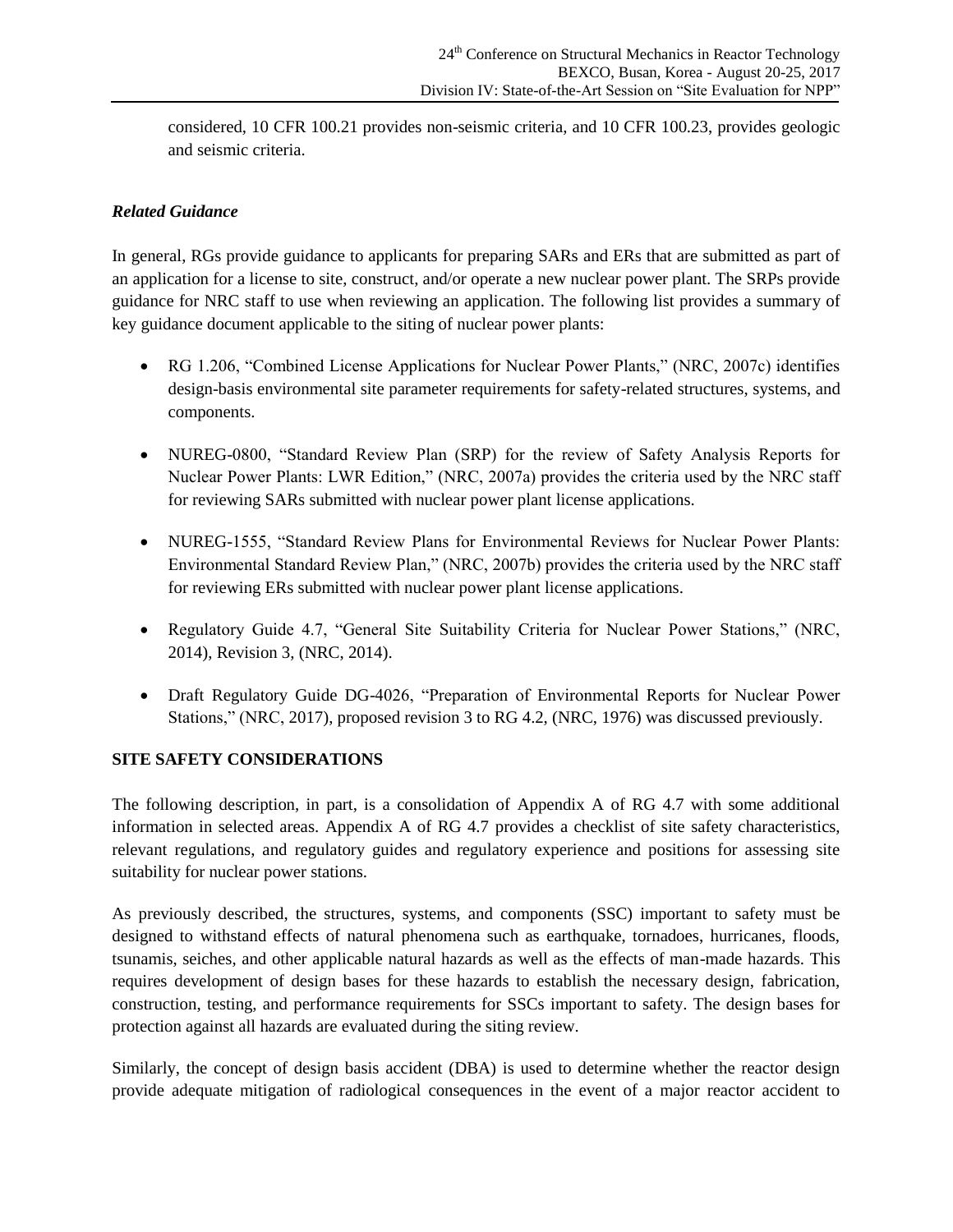protect public health and safety, as demonstrated by meeting the siting dose acceptance criteria specified in regulations. The DBAs are hypothesized for purposes of site analysis or postulated from considerations of possible accidental events. The NRC staff reviews the selection of bounding DBAs, associated source terms, effects of mitigation measures, and evaluates the doses at the various site boundaries in accordance with the regulations considering fission product and site meteorological characteristics.

Additional details regarding the development of design bases in light of natural phenomena and accident conditions are provided in the subsections that follow.

# *Geologic, Seismic, and Geotechnical Considerations*

Geologic and seismic characteristics of a site, such as surface faulting, ground motion, foundation conditions (including liquefaction, subsidence, and landslide potential), tectonic and nontectonic deformation, seismically-induced flood, and man-made activities may affect the safety of a nuclear power station and need to be considered.

Where the potential for permanent ground deformation such as faulting, folding, subsidence, collapse, tectonic and nontectonic deformation, and due to man-made activities exists at a site, the NRC staff considers it prudent to select an alternative site.

The applicant should provide sufficient information regarding the seismic and geologic characteristics of the site and the surrounding region to permit an adequate evaluation of the proposed site, to support evaluations performed to estimate the site ground motion response, and to permit adequate engineering solutions to potential geologic and seismic effects at the proposed site. Sites should be selected in areas for which an adequate geologic database exists or can be expeditiously developed through site-specific investigations to identify and characterize potential geological and seismic hazards. The seismic and geologic (and meteorological and hydrologic) characterization of the proposed site should consider the most severe of the natural phenomena that have been historically reported for the site and surrounding area and include sufficient margin for the limited accuracy, quantity, and period of time in which the historical data have been accumulated. The licensing process can be longer if there is a need for extensive additional geologic and seismic investigations.

Conservative design of safety-related structures should be presented in consideration of uncertainty in geologic, seismic, and foundation parameters. Sites with competent bedrock generally have suitable foundation conditions. If bedrock sites are not available, it is prudent to select sites in areas known to have a low subsidence and liquefaction potential. Investigations are required to determine the static and dynamic engineering properties of the material underlying the site. The geotechnical reviews are done to assure that the rocks or soils at the site are capable of supporting static and dynamic loads with adequate bearing capacity, and there are no unacceptable settlement or slope stability issues.

In determining the vibratory ground motion for which the safety-related SSCs must be designed, all currently operating plants were licensed using a deterministic framework that focused on specification of a safe shutdown earthquake (SSE) determined by considering the largest earthquake observed in the site region and accounting for appropriate uncertainties. Under this framework, the SSE serves as both a site hazard and design parameter.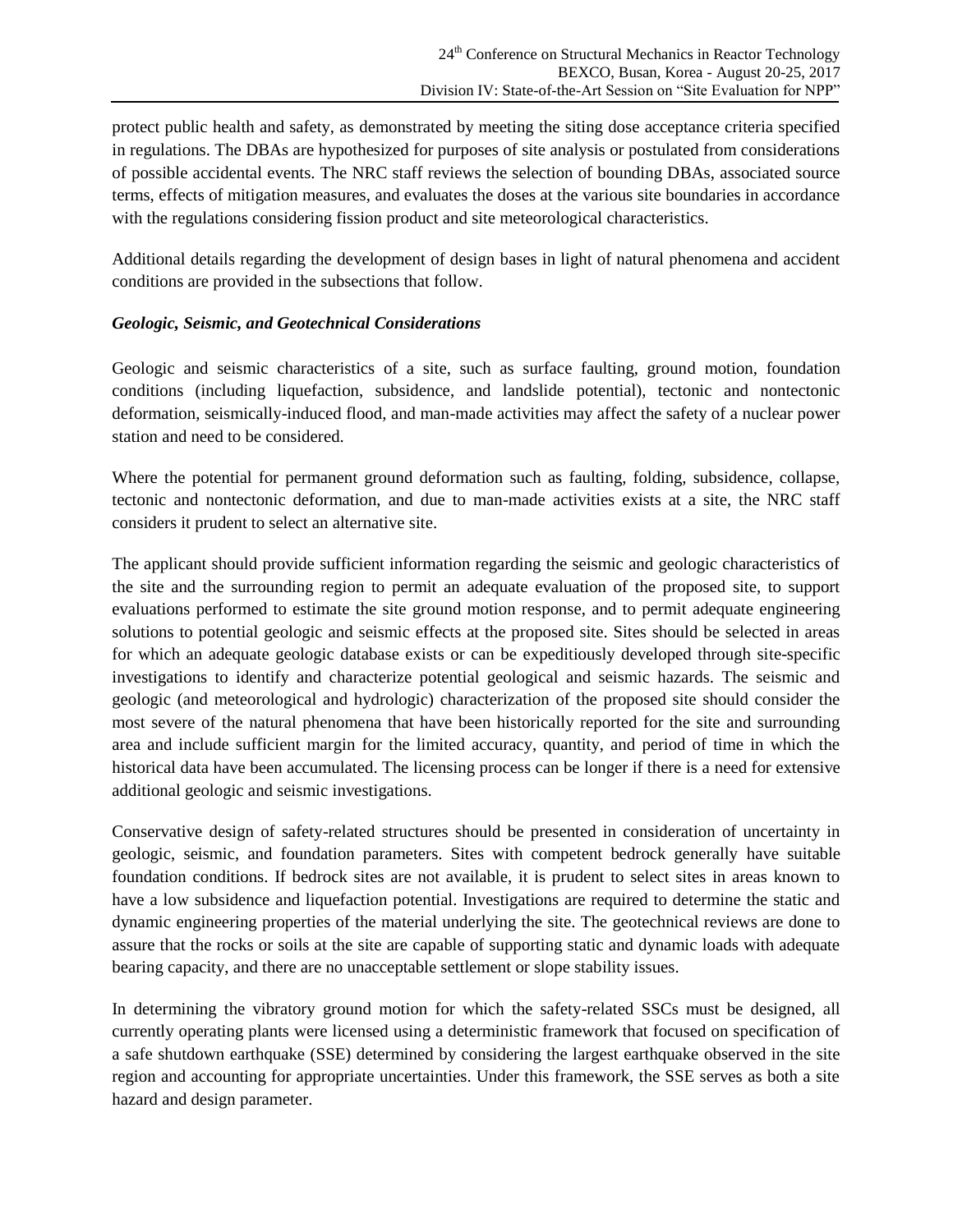Present-day NRC requirements and guidance used for characterizing seismic hazard use a probabilistic approach to develop a risk-informed, performance-based ground motion response spectrum (GMRS) for a site. This approach is described in RG 1.208, (NRC, 2007d). RG 1.208 recommends the use of the Senior Seismic Hazard Analysis Committee (SSHAC) approach for treatment of expert judgment and quantifying uncertainty to support development of the GMRS (NRC, 1995; NRC, 2012). The SSE subsequently developed for engineering purposes is expected to meet or exceed the site GMRS and, by extension, considers all sources of ground motion in the site region, as well as their uncertainties.

# *Exclusion Area and Low-Population Zone Considerations*

In the event of a postulated accident at a nuclear power station, radiological consequences for individual members of the public outside the station must be acceptably low. The regulation requires an "exclusion area" surrounding the reactor, in which the reactor licensee has the authority to determine all activities, including exclusion or removal of personnel and property, and a low-population zone (LPZ), which immediately surrounds the exclusion area. The size of the LPZ must be such that the distance to the nearest boundary of a densely populated center with more than 25,000 residents is at least one-and onethird times the distance from the reactor to the outer boundary of the LPZ. The regulations further require that, at any point on the exclusion area boundary and on the outer boundary of the LPZ, the exposure of an individual to a postulated release of fission products (as a consequence of an accident) be less than 25 rem total effective dose equivalent, for time periods specified in the regulations.

Based on the assumptions in the DBA radiological consequence analyses, the required distances to the exclusion area boundary and the outer boundary of the LPZ will depend on plant design aspects, such as the reactor power level, allowable containment leak rate, and those engineered safety features incorporated in the design, as well as the atmospheric dispersion characteristics of the site. Regulatory guidance specifies the fractional releases of radiological groups from the core inventory, the timing of the release, their composition, and the chemical form of the DBA source term.

#### *Population Considerations*

Locating reactors away from densely populated centers is part of the NRC's defense-in-depth philosophy and facilitates emergency planning and preparedness, as well as reduces potential doses and property damage in the event of a severe accident. Population data are to be estimated in relation to the time of initial plant approval. Population projections should be made by decade for a 40-year period beyond the start of power plant operations.

A reactor should preferably be located such that, at the time of initial site approval and within about 5 years thereafter, the population density, including weighted transient population, averaged over any radial distance out to 20 miles (cumulative population at a distance divided by the area at that distance), does not exceed 500 persons per square mile. A reactor should not be located at a site where the population density is well in excess of the above value. If the population density of the proposed site exceeds, but is not well in excess of, the preferred value, the analysis of alternative sites should pay particular attention to alternative sites with lower population density. Other factors, such as safety, environmental, or economic characteristics, will be considered, which may result in the site with higher population density being found acceptable. Transient population should be included for those sites where many people (other than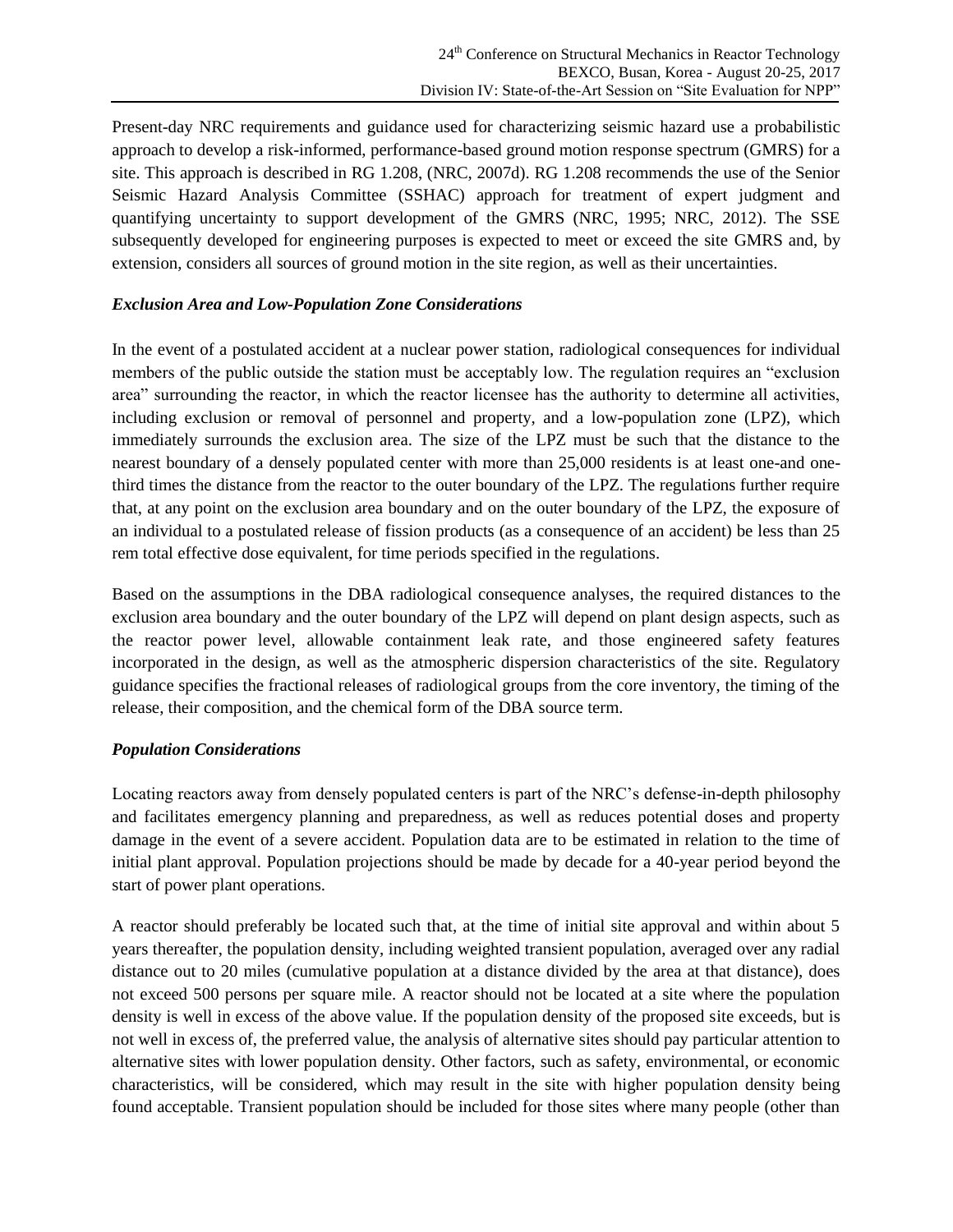those just passing through the area) work, reside part time, or engage in recreational activities, but are not permanent residents of the area. The transient population should be considered by weighing the transient population according to the fraction of time the transients are in the area. Population data should be estimated in relation to the time of initial plant approval. Population projections should be considered over the lifetime of the facility. Further population projections should be made by decade for a 40-year period beyond the start of power plant operation. For an ESP assume plant approval is the end of the term of the permit.

#### *Hydrology Considerations*

The following three subsections describe the hydrology considerations.

# *External Flooding Considerations*

Consequential site flooding may occur as a result of a variety of flood-causing mechanisms such as: local intense precipitation (LIP); flooding in streams and rivers; dam breaches and failures; storm surge; seiches; tsunami; ice induced flooding; channel migration or diversion; and combinations thereof. NRC's current regulatory guidance for evaluating these flood-causing mechanisms is generally deterministic (i.e., the concept of the 'worst possible' flooding elevation) and focuses on concepts of hypothetical, beyondobserved, events that are intended to reflect the most severe hazards reasonably possible at the site (e.g., the so called 'probable maximum flood' elevation). Deterministic assessments generally use the hierarchical hazard assessment concept, which is a progressively-refined, stepwise estimation of the hazard associated with a site-specific flood-causing mechanism or combination of mechanisms. It typically begins with the most-conservative-plausible assumption consistent with available data and historical insights. Refinements in the assumptions continue by introducing increasing levels of realism, while continuing to appropriately reflect the most severe of the natural phenomena reported at the site and surrounding area, with margin for the accuracy, quantity, and period of record. The resulting hazard estimate also includes margin for changes to assumptions in the future, such as the future changes in eustatic sea level at coastal sites.

NRC staff guidance for estimating site flood hazards is contained in Sections 2.4.2 through 2.4.9 (each section is dedicated to a particular flood-causing mechanism) of NUREG-0800 (NRC, 2007a). This document references several guidance documents, including RG 1.59 (NRC, 1980) and ANSI/ANS-2.8- 1992 (ANS, 1992). The NRC staff is in the process of updating RG 1.59 to address advances in floodhazard analysis in the decades since the last revision was published, such as the standard-practice use of numerical modeling software. In addition, the American Nuclear Society (ANS) is also in the process of updating ANSI/ANS-2.8. Although the updates to both ANSI/ANS-2.8 and RG 1.59 are not yet complete, there are a number of NRC contractor reports and interim staff guidance documents that discuss several updated methodologies for evaluating these flood-causing mechanisms (see NRC, 2011a, 2013a, 2013b, 2016a, and 2016b)).

#### *Water Availability Considerations*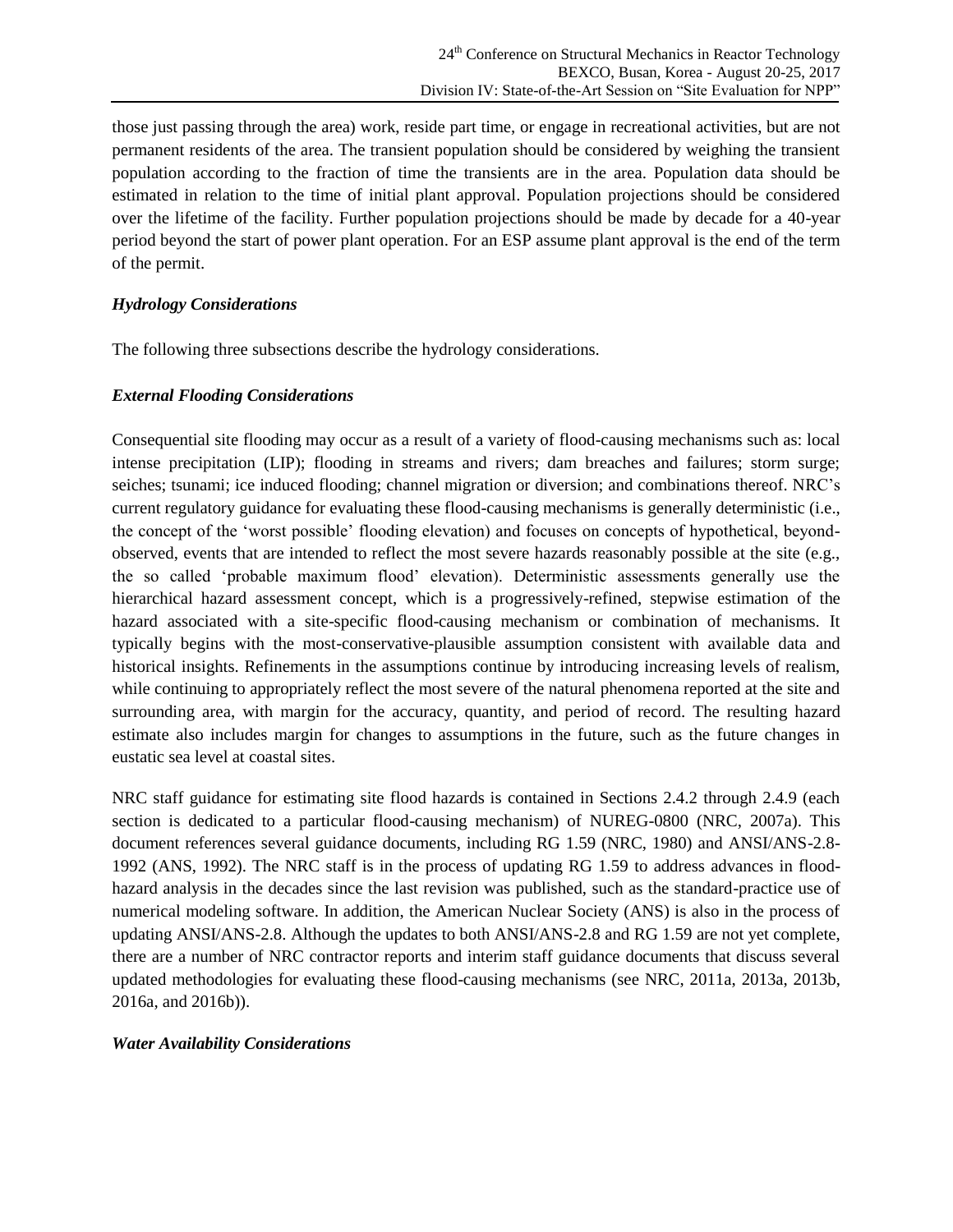A safety-related water supply is required for normal or emergency shutdown and cool down. A highly dependable system of water supply sources should be shown to be available under postulated occurrences of natural phenomena and site-related accidental phenomena or combinations of such phenomena as discussed in RG 1.59. To evaluate the suitability of a site, there must be a reasonable assurance finding that the applicant can obtain, from the appropriate State, local, or regional agency, permits for water use and for water consumption in the quantities needed for a nuclear power plant of the stated approximate capacity and type of cooling system. Statistical techniques (e.g., the seven-day, consecutive low flow with a ten year return frequency (7Q10) low-flow condition) should be used to extend and complement the period of record to help identify the expected minimum low flow for the region. If the 7Q10 is too low to supply adequate water for the plant, then other sources of water for non-safety-related and safety-related structures and ultimate heat sink requirements should be identified.

#### *Radionuclide Retention and Transport*

Surface and ground water conditions at a site should be characterized to appropriately model dispersion, dilution, and retardation of radioactive materials released during liquid effluent releases of fission products generated during routine operations and anticipated operational occurrences (AOOs) to show compliance with liquid effluent concentration limits of Appendix B to 10 CFR Part 20 and dose limits for members of the public under 10 CFR 20.1301 and 20.1302, and design objectives of 10 CFR Part 50, Appendix I. This information should also be used to evaluate the radiological impacts on an offsite dose receptor associated with the postulated failure of a radwaste system tank containing radioactive materials via surface and ground water pathways.

The NRC staff will use the criteria in 10 CFR Part 20 and 10 CFR Part 50 to determine permissible concentrations of radionuclides discharged to surface water and ground water during normal operations, AOOs, and postulated failure of radwaste tanks containing radioactive materials. For sites within areas that the EPA has designated as sole source aquifers, or in sites with the potential to be designated a sole source aquifer in the future, detailed justification based on potential impacts to the affected community should be provided. The regulation requires the minimization (to the extent practicable) of contamination and radioactive waste generation. RG 4.21 (NRC, 2008) explains that applicants should strive to minimize contamination and radioactive waste generation over the total life cycle of a facility, from initial layout and design through procedures for operation and final decontamination and dismantlement at the time of decommissioning.

#### *Meteorological Siting Considerations*

The meteorological siting considerations include the following review areas: regional and local climatology; onsite meteorological monitoring; and atmospheric dispersion estimates.

The regional and local climatology involves characterization of rain, snow, straight winds, tornadoes, hurricanes and other applicable meteorological events to develop design basis for severe and extreme events for the plant design. The tornado and hurricane events also need to include a spectrum of design basis missiles in accordance with the guidance. The temperature extremes are also considered in the site evaluation and plant design. Regulatory Guide 1.76 (NRC, 2007e) and Regulatory Guide 1.221 (NRC,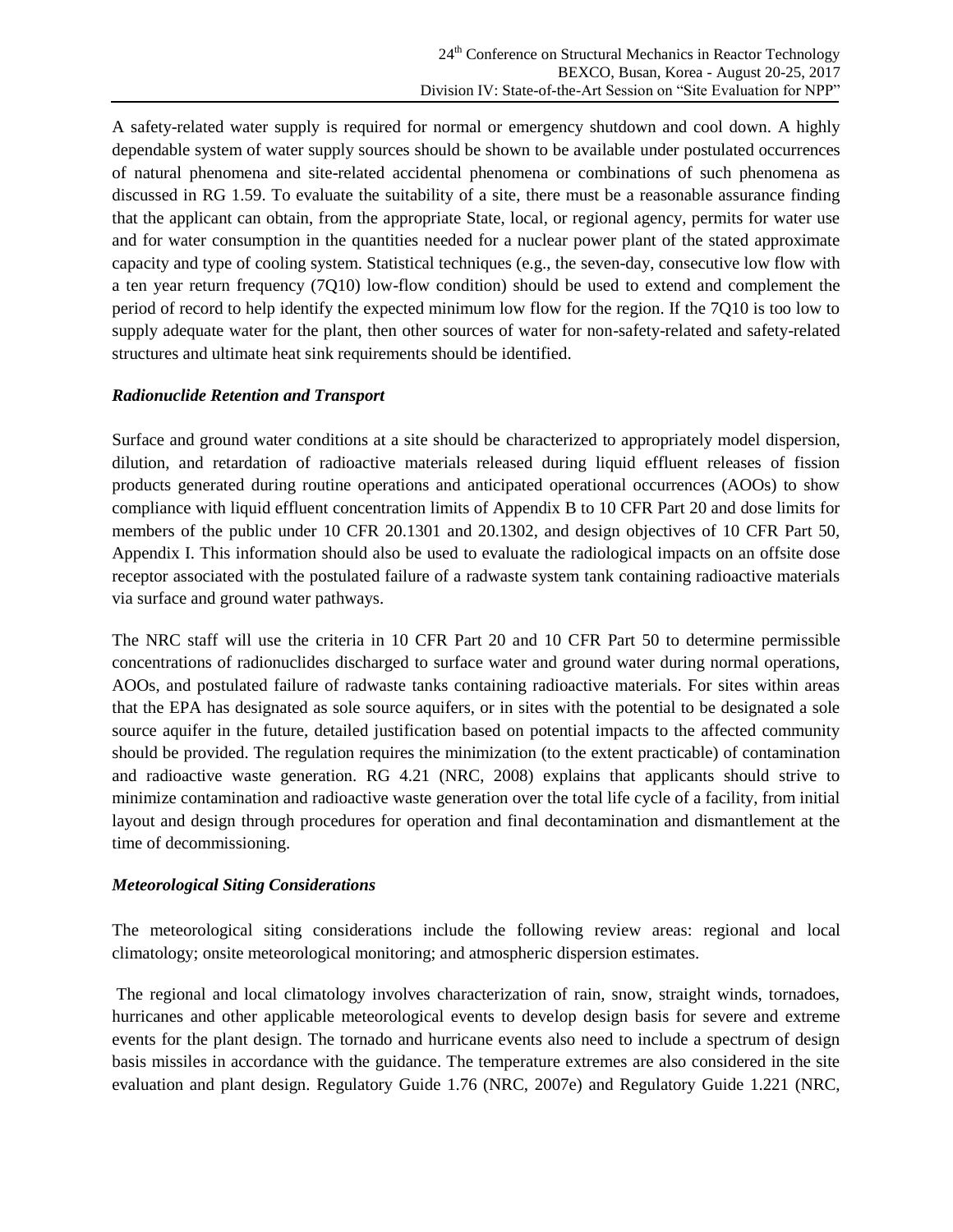2011b) provide guidance on selection of design basis wind speeds for tornadoes and hurricanes and associated missiles.

The atmospheric conditions at a site should provide sufficient dispersion of radioactive materials released during a postulated accident to reduce the radiation exposures of individuals at the exclusion area and LPZ boundaries. The atmospheric conditions at a site should also be characterized to appropriately model dispersion of radioactive materials released during airborne release of fission products from routine operations and AOOs to show compliance with effluent concentration limits and dose limits for members of the public in accordance with applicable regulations.

Engineered safety features can compensate for unfavorable, safety-related design-basis atmospheric dispersion characteristics. Accordingly, a description of atmospheric dispersion of radiological effluents is also incorporated in the section "Exclusion Area and Low-Population Zone" (discussed earlier).

#### *Industrial, Military, and Transportation Facilities Considerations*

Accidents at present or projected nearby industrial, military, and transportation facilities may affect the safety of the nuclear power station. Potentially hazardous facilities and activities within 8 km (5 mi) and major airports within 16 km (10 mi) of a proposed site with associated flight-related activities should be identified. Accidents at nearby industrial facilities may produce missiles, shock waves, flammable vapor clouds, or toxic chemicals. Additionally, accidents at nearby military facilities, such as munitions storage areas and ordnance test ranges, may threaten safety of a nuclear power plant. An accident during the transport of hazardous materials by air, waterway, railroad, highway, or pipeline near a nuclear power plant might generate shock waves, missiles, and toxic gases, or pose other hazards affecting safe plant operation (e.g., a barge colliding with an intake structure or an airplane crashing at the site).

If a preliminary evaluation of potential activities accidents at these facilities indicates that the potential hazards from shock waves and missiles approach or exceed those of the design-basis tornado for the region, or potential hazards such as flammable vapor clouds, toxic chemicals, or incendiary fragments exist, the suitability of the site should be determined by detailed evaluation of the potential hazard to identify whether it is a design-basis accident or not. The acceptability of a site depends on establishing that (1) an accident at a nearby industrial, military, or transportation facility will not result in radiological consequences that exceed the dose specified in 10 CFR 50.34, or (2) the accident poses no undue risk because it is sufficiently unlikely to occur (less than about  $10^{-7}$  per year). The design-basis event resulting from the presence of hazardous materials or activities in the vicinity of the plant or plants is identified if all postulated types of accidents are included for which the expected rate of occurrence of potential exposures resulting in radiological doses in excess of 10 CFR 50.34(a) (1) as it relates to the requirements of 10 CFR Part 100, is estimated to exceed the NRC staff objective of the order of magnitude of  $10^{-7}$  per year. Alternatively, the proposed site may found to be acceptable if the facility design includes appropriate and adequate engineering safeguards to compensate for the observed deficiencies.

#### **ALTERNATIVE SITES AND ENVIRONMENTAL CONSIDERATIONS.**

As discussed earlier, the concept of an "obviously superior" site plays very important role in determining site suitability and is described in detail. Appendix B of RG 4.7 lists environmental protection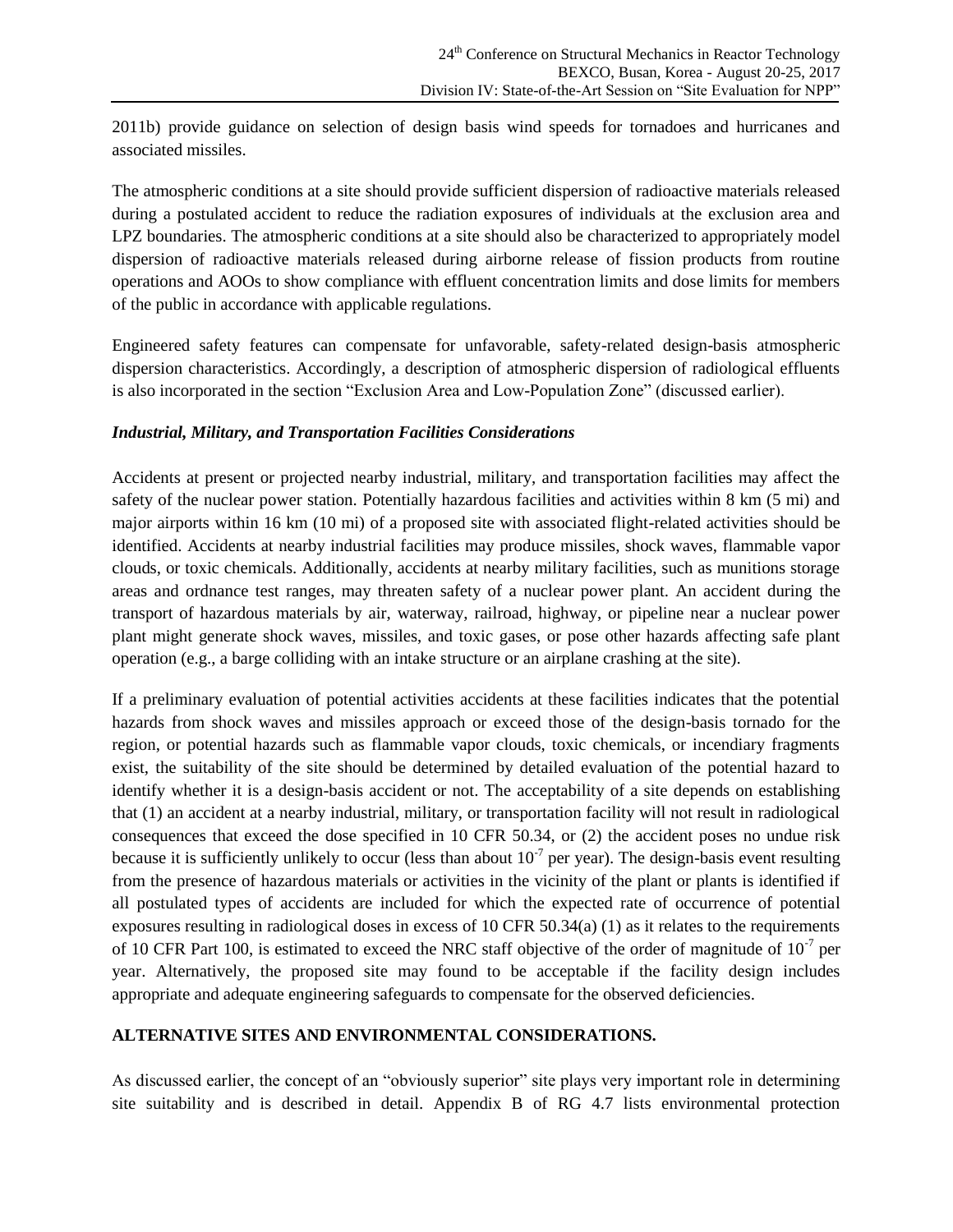considerations for assessing site suitability. The details of how to evaluate the environmental impacts to the resource areas around a site are contained in other sections of RG 4.2 and in NUREG-1555, and not discussed in this paper.

# *Alternative Site-Selection Process*

The description in this section is a summary of material from DG-4026, draft update to Regulatory Guide 4.2.

The NRC in its EIS evaluates the applicant's site-selection process and determines if the process resulted in the identification of any proposed and alternative sites that are reasonable sites. The impacts to the resource areas shown in Figure 1 are evaluated and compared for the proposed and alternative sites. The NRC then determines, based on environmental impacts, if any of the alternative sites are environmentally preferable to the proposed site. If none of the alternative sites are environmentally preferable then the proposed site prevails. If an alternative site is environmentally preferable then the NRC determines if it is "obviously superior" to the proposed site based on cost. If the alternative site is not obviously superior to the proposed site then the proposed site prevails. If the alternative site is obviously superior to the proposed site then the EIS would recommend denial of the application.

The ER should describe the process used by the applicant to identify possible sites for the new nuclear plant and to select the proposed site. The basic steps that should be described in the site-selection process are shown in Figure 2.



**Figure 1. Resource Areas**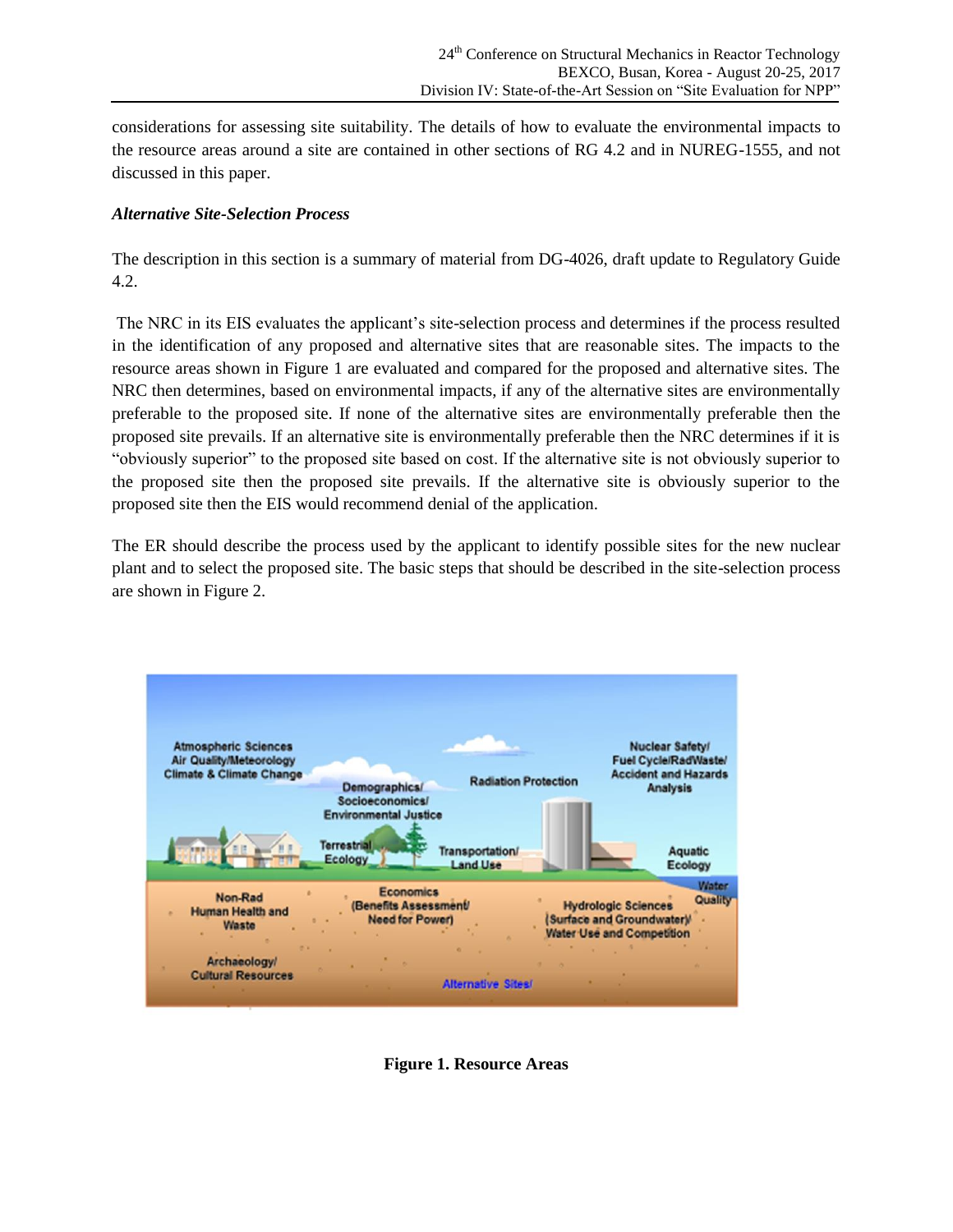

**Figure 2**. **Site-Selection Process**

The ER should include the following information:

- A description of the region of interest (ROI), candidate areas, potential sites, and candidate sites. If any potential or candidate sites have been designated by a governmental agency as an acceptable site for a new nuclear power plant, this information should be included in the ER.
- Selection procedures for the ROI, candidate areas, potential sites, candidate sites, and the proposed site.
- The basis for establishing the geographical scope of the ROI.
- Factors considered at each level of the selection process, parameters by which these factors were measured and weighted, and criteria used to define levels of acceptability (e.g., numerical limits or decision standards).
- Methodologies used in the potential and candidate site screening process, including (when used) factors such as (1) importance factors, (2) preference functions, (3) utility functions, (4) weighting factors, (5) ranking scales, (6) scoring schemes, (7) rating systems, and (8) sensitivity analyses.
- For each alternative site, reconnaissance-level information should be included in the ER for the same impact categories used for the proposed site (see Chapters 4 and 5).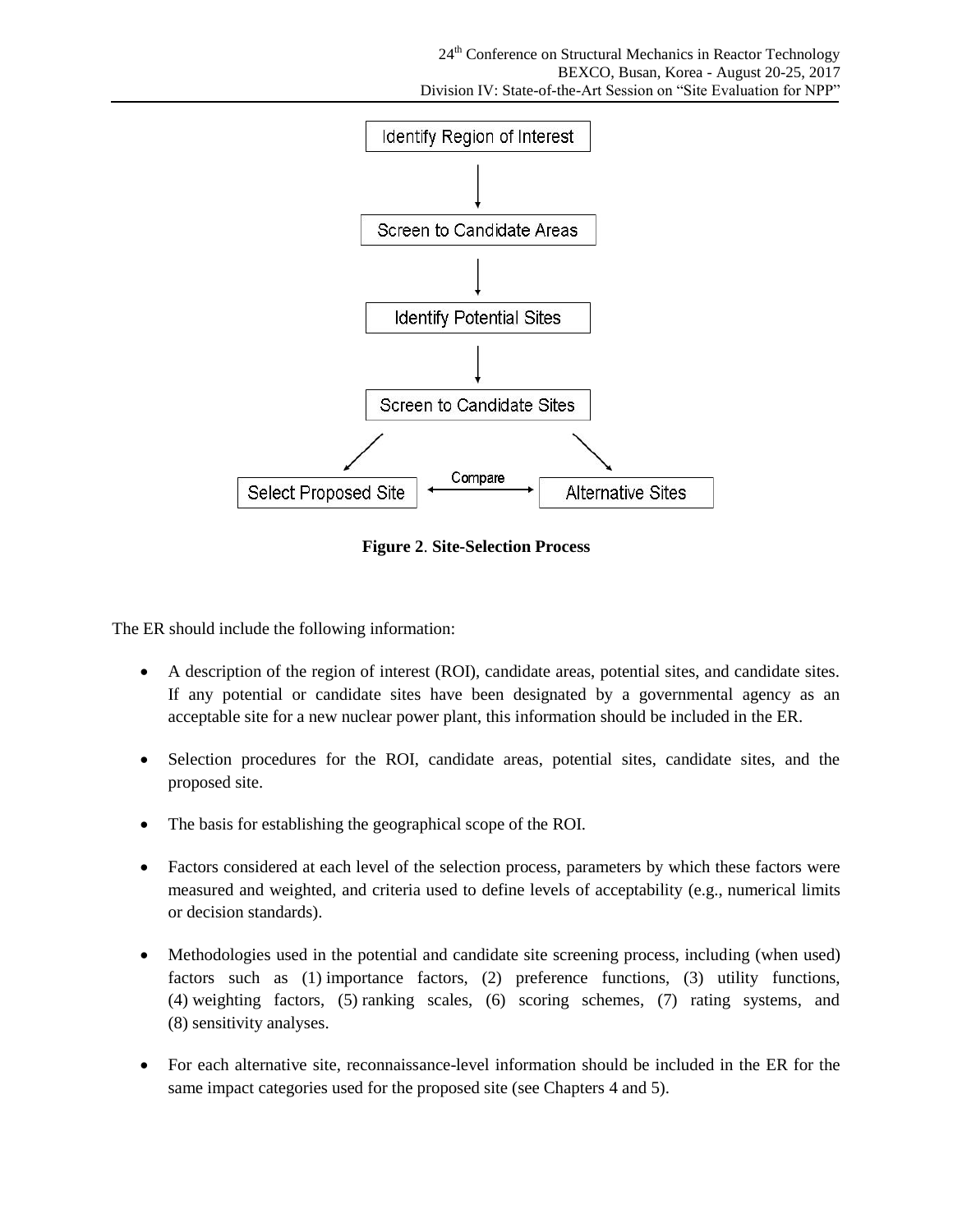While the ER summarizes the process used to select the proposed site, the NRC staff will need to know the details of the process, which is typically described in a more detailed site-selection report prepared by or for the applicant. If such a report was prepared, it should be provided to the NRC staff at the time the application is submitted to support the staff's review.

The site-selection process should follow a logical path from the definition of the ROI; to the identification of candidate areas, potential sites, and candidate sites; to the selection of the proposed site. The ROI is the geographic area considered in searching for potential and candidate sites. The geographic area of the ROI need not be contiguous, but if not, a logical basis for nonadjacent areas should be provided. "Candidate Areas" are one or more areas within the ROI that remain after unsuitable areas (e.g., unsuitable because of high population, lack of water, fault lines, or distance to transmission lines) have been removed. "Potential Sites" are those sites within the candidate areas that have been identified for preliminary assessment in establishing candidate sites. "Candidate sites" are those potential sites within the ROI and that are considered in the comparative evaluation of sites to be among the best that can reasonably be found for the siting of a nuclear power plant. The candidate sites include the proposed site and the alternative sites. The "proposed site" is the candidate site submitted to the NRC by the applicant as the proposed location for a nuclear power plant. "Alternative sites" are those candidate sites that are compared to the proposed site to determine if there is an obviously superior alternative site. In general, the identification of three to five alternative sites in addition to the proposed site could be viewed as adequate. Each of the steps in the process is discussed in more detail below.

# *The ROI*

The ROI is typically selected based on geographic boundaries (e.g., the state in which the proposed site is located), or the relevant service area for the proposed plant. The ER should describe how the ROI was selected, the extent of and basis for restrictions to the ROI because of siting constraints, and the extent to which the ROI is constrained based on the major load centers to be supplied by the proposed plant.

#### *Candidate Areas*

The ER should describe the process used to identify the candidate areas within the ROI. Reasons that areas may be unsuitable include the following:

- 10 CFR Part 100 (e.g., seismic, proximity to major centers of population density);
- lack of existing infrastructure (e.g., roads and railroads);
- lack of a suitable cooling-water source;
- distance to transmission lines, substations, or load centers;
- unsuitable topographic features;
- potential to impact valuable agricultural, residential, or industrial areas;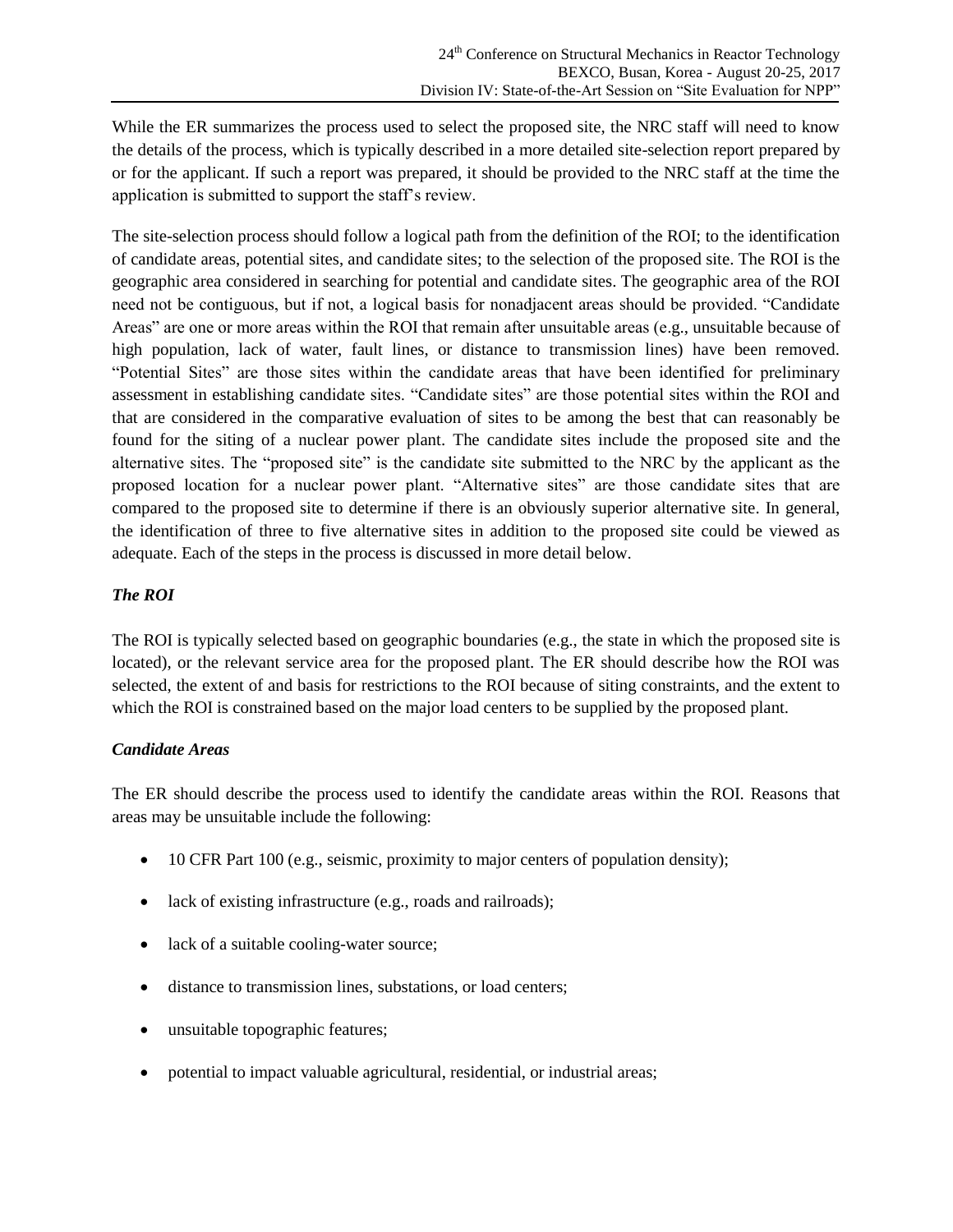- potential to impact dedicated land-use areas (e.g., parks, historic sites, and wilderness areas); and
- conflicts with land-use planning programs or other restrictions established by State, county, or local governments.

The applicant's process to identify candidate areas should consider these and other reasonable attributes to identify areas potentially suitable or unsuitable for siting a new nuclear power plant. The ER should present the determining characteristics of the identified areas and need not present other characteristics. For example, if an area did not meet the safety requirements in 10 CFR 100 or has no suitable coolingwater source, then the area would be considered unsuitable and the other factors listed above need not be considered.

# *Potential Sites*

Once the candidate areas have been identified, the ER should describe how potential sites within those areas were identified. In selecting potential sites, applicants should use a logical process that treats all sites in the same way, and would reasonably be expected to produce sites that are among the best potential sites in the candidate areas. Applicants should not use a potential site-selection process that focuses on one group or class of sites to the exclusion of other groups of sites without a defensible technical basis. The process used to identify potential sites should typically consider attributes similar to those used in the process of identifying candidate areas. However, in general this step in the process involves a somewhat more detailed look at those criteria. In addition, in many cases, the applicant can use the inverse of the attributes listed above, looking for positive rather than negative attributes. So, for example, the applicant may identify locations in the candidate areas that have ample water, are close to transmission facilities, and load centers, have infrastructure in place, etc. However, negative attributes at a specific location (e.g., seismicity or threatened and endangered species), may also be used to de-select some sites.

An applicant is not expected to conduct detailed environmental studies for potential sites, only preliminary investigations using reconnaissance-level information.<sup>1</sup> A reconnaissance-level investigation should take account of information that is readily available over the Internet or from other sources (e.g., existing studies and State and Federal agencies). The applicant does not have to own the land at potential sites; however, no obvious obstruction should prevent the applicant from obtaining the land (e.g., land that is part of a National Park).

The goal of this step in the process is not to identify every potential site in the candidate areas. Depending on the size of the candidate areas, trying to identify all possible sites would yield an unworkable number

 $\overline{a}$ 1 "Reconnaissance-level information" is defined as information that is available from the applicant, governmental, Tribal, commercial, and/or public sources. Reconnaissance-level information does not normally require the collection of new data or new field studies. Reconnaissance should include more than just a literature search for issues that are critical to the evaluation of sites. So, for example, reconnaissance should include contact with the water-management agency about water availability in most cases, as discussed in the most recent version of RG 4.7. The amount and quality of information must be sufficient based on the expert judgment of the reviewer to make the required determination for which the information is needed.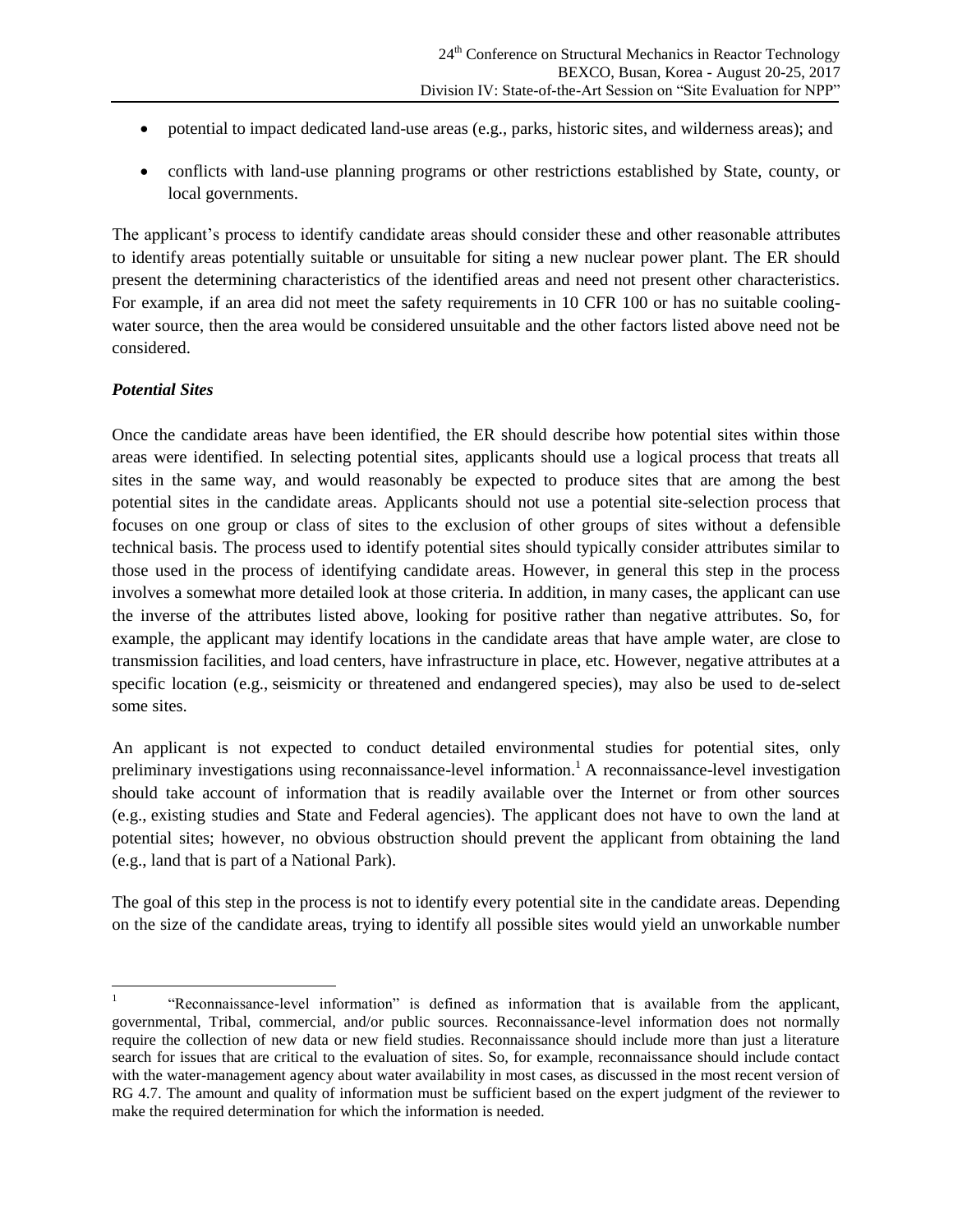of possible locations. However, the ER should demonstrate that the applicant used a logical process that would reasonably be expected to produce a list of the best potential sites in the candidate areas.

#### *Candidate Sites*

Candidate sites are those potential sites that are within the ROI and are considered in the comparative evaluation of sites to be among the best that can reasonably be found for the siting of a new nuclear power plant. The applicant's review of candidate sites should be directed to the identification of sites suitable for the size and type of nuclear power plant being proposed. The candidate sites include the proposed site and the alternative sites. The ER should demonstrate that the applicant's site-selection methodology resulted in the identification of candidate sites that are potentially licensable by the NRC, and among the best that can reasonably be found in the ROI.

To be a candidate site, the following minimum criteria should be satisfied:

- Consumptive use of water should not cause significant adverse effects on other users.
- The proposed action should not appreciably reduce the likelihood of survival or recovery of threatened or endangered, species or result in the destruction or adverse modification of critical habitat.
- There should not be any potential significant impacts to essential fish habitat or other federally protected aquatic habitats or to known spawning grounds or nursery areas of populations of important aquatic species.
- Discharges of effluents into waterways should be in accordance with Federal regulations and should not adversely impact efforts to meet water-quality objectives.
- There should be no preemption of, or adverse impacts on, land specially designated for environmental, recreational, or other special purposes.
- There should not be destabilizing impacts on terrestrial and aquatic ecosystems, including wetlands that are unique to the resource area.
- There should not be other significant issues (e.g., environmental justice, historic and cultural resources, traditional cultural properties, cemeteries, burials) that preclude the use of the site.

# *Proposed and Alternative Sites*

The proposed site is the candidate site identified by the applicant as the proposed location for a new nuclear power plant. Alternative sites are those candidate sites that are compared to the proposed site to determine if there is an environmentally preferable site.

The ER should provide a sufficient description of the alternative sites to allow for an evaluation of the environmental impacts of building and operating the proposed project at each site. A figure showing the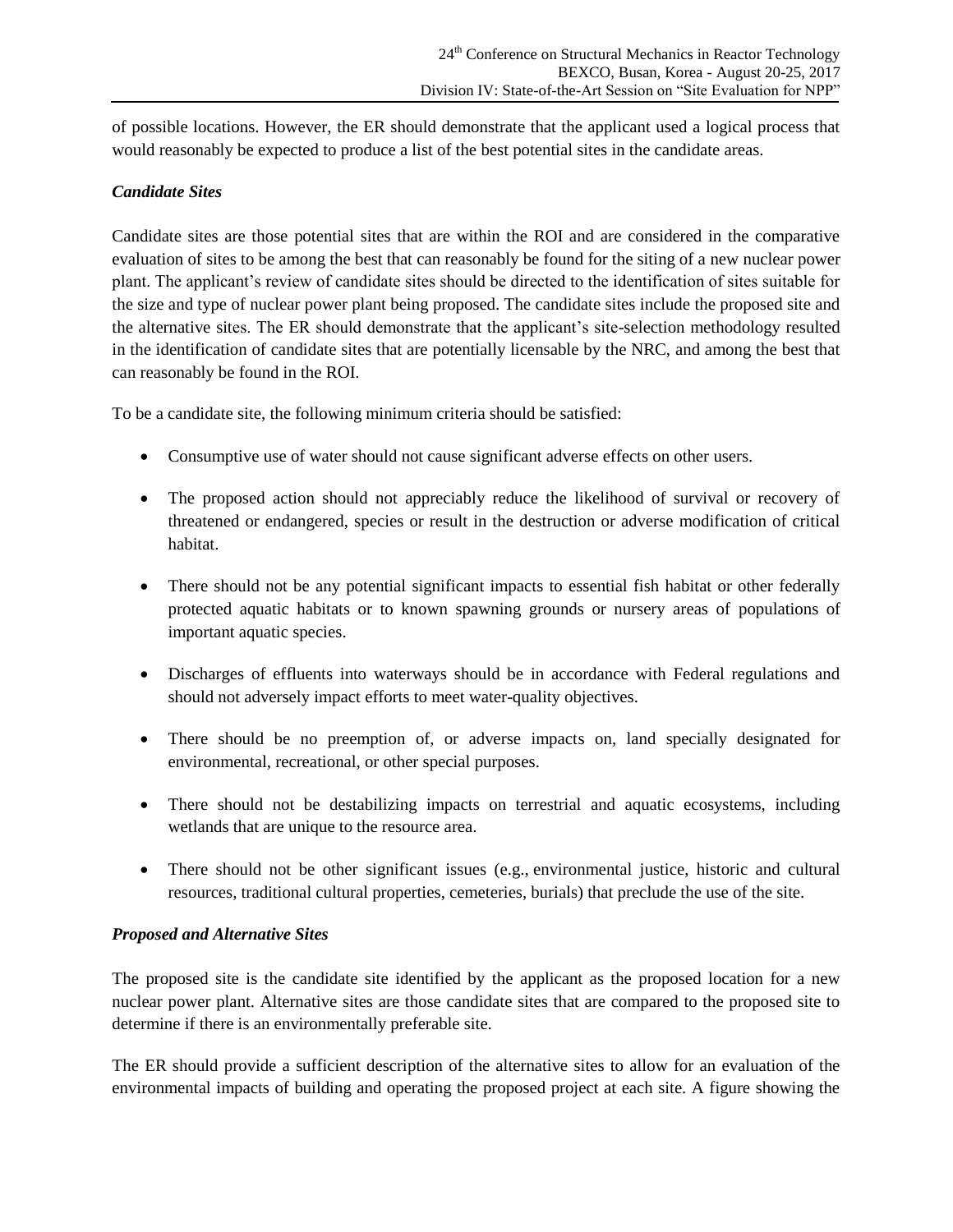proposed plant on each alternative site with the footprint and the environmental interfaces such as cooling-water intakes and discharges should be included.

The evaluation and comparison of the proposed and alternative sites should be performed for each resource area, including cumulative impacts, and be presented in tabular form. Figure 1 shows the resource areas that are evaluated for the proposed and alternative sites. The potential impacts of climate change should be considered under cumulative impacts.

The evaluation of the cumulative impacts at the alternative sites should be similar to that for the proposed site, except that reconnaissance-level information is used for the alternative sites. If, however, initial efforts to draw a clear differentiation between the proposed site and any alternative site prove inconclusive, then reconnaissance-level information can be expanded to include information obtained through more in-depth information gathering or visits to the affected region.

An applicant can propose to build a new nuclear power plant at a site that was not selected on the basis of a systematic site-selection process (e.g., at the site of an existing nuclear power plant or a site identified by the State). In such a case, the applicant should still follow the process shown in Figure 2 for the selection of alternative sites. The site comparison should be performed in such a case by comparing each of the alternative sites to the proposed site. The applicant's review should also take account of the reactor site criteria in 10 CFR Part 100 and RG 4.7.

The applicant should state in the ER whether any of the alternative sites would be environmentally preferable to the proposed site, and provide an explanation for the determination. An environmentally preferred site is a site for which the environmental impacts are sufficiently less than for the proposed site, so that environmental preference for the alternative site can be established. For any environmentally preferable site, the applicant should indicate whether it is obviously superior to the proposed site. Whereas the evaluation for an environmentally preferable site considers only environmental impacts, the determination whether a site is obviously superior also considers costs and institutional constraints.

Costs should include any additional costs associated with building and operating the proposed unit(s) at the environmentally preferable site. These costs could include items such as the cost of (1) modifying the plant design, (2) additional grading and fill, (3) ecological and cultural resource surveys, (4) the ongoing cost of establishing and operating a new emergency plan (if the proposed site already has such a plan in place), (5) the cost of obtaining the alternative site, and (6) the cost of any delay associated with changing sites.

If the applicant were to determine that an alternative site was obviously superior to the proposed site, then the NRC staff expects that the applicant would modify its choice of the site. If the applicant determines that an environmentally preferable site is not obviously superior to the proposed site, then the ER should explain in detail the bases for that conclusion.

The following sections describe the specific resource area information that should be provided for each alternative site. The impacts described in Chapter 6 of the ER (e.g., nuclear fuel cycle, decommissioning), would not vary significantly from one site to another. Typically, all of the alternative sites and the proposed site are in low-population areas, and the review team assumes the same reactor plant design is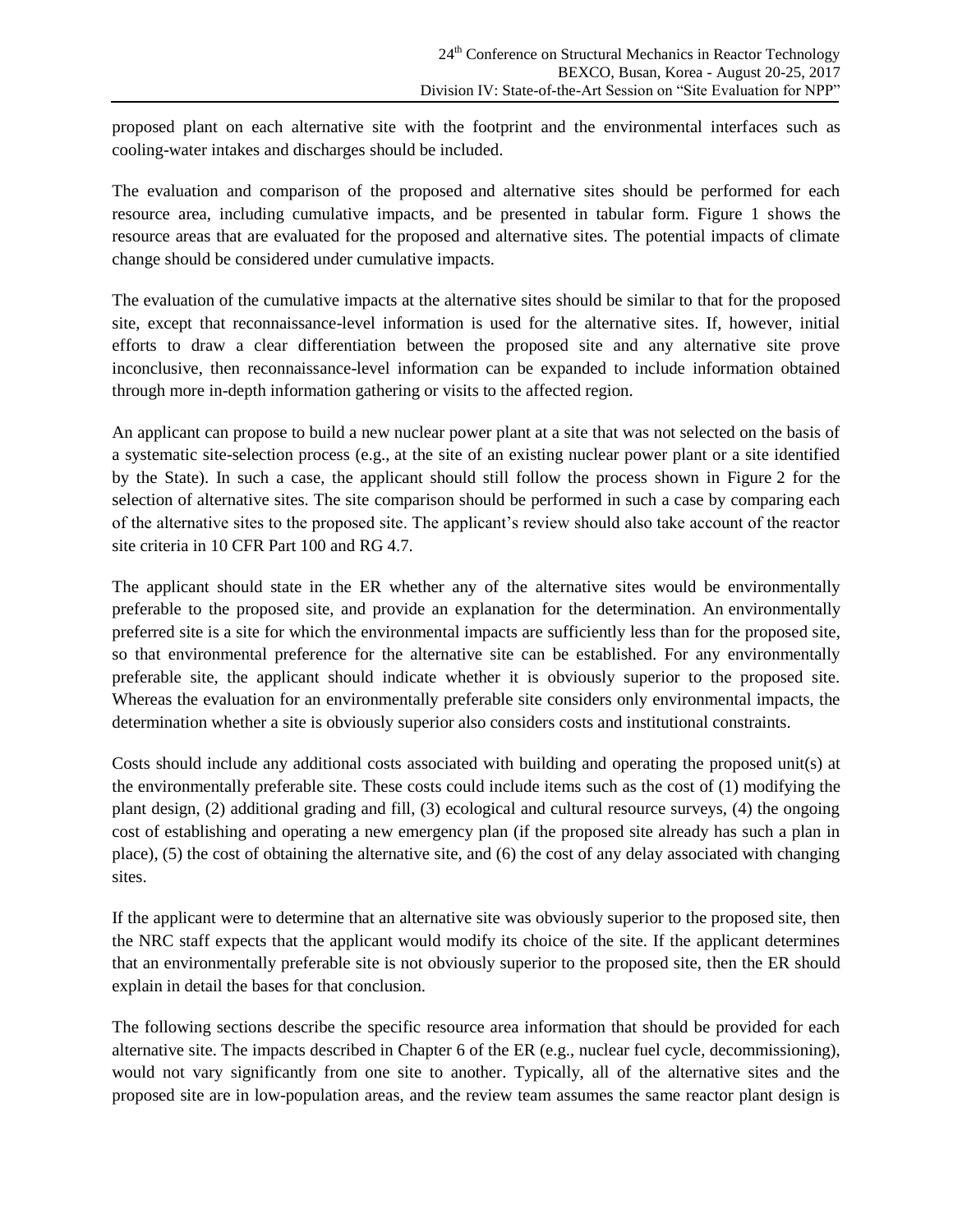applicable for each of the sites. Therefore, the same fuel cycle technology, transportation methods, and decommissioning methods would be used. Because of this, these impacts would not differentiate between the sites and would not be useful in the determination of whether an alternative site is environmentally preferable to the proposed site. For this reason, these impacts are not discussed in the evaluation of the alternative sites.

Similarly, the nonradiological waste impacts described in Chapters 4, and 5 would not vary significantly from one site to another. The types and quantities of nonradiological waste would be about the same at any of the alternative sites. For each alternative site, all wastes destined for land-based treatment or disposal would be transported offsite by licensed contractors to existing, licensed disposal facilities operating in compliance with all applicable Federal, State, and local requirements. All nonradioactive liquid discharges would be discharged in compliance with the provisions of an applicable National Pollutant Discharge Elimination System permit. In addition, the amount of nonradioactive, nonhazardous municipal solid waste to be generated annually by the plant would be a relatively small percentage of the total solid waste generated within the geographic area of influence of any of the alternative sites. The characterization and discussion of possible impacts should follow the guidance using reconnaissancelevel information.

# **INSIGHTS FROM RECENT REVIEWS**

This section summarizes some high level lessons learned and insights gained from recent ESP and combined license reviews as well as post-Fukushima hazard reevaluation reviews conducted by the NRC (Flanders, 2017). The NRC staff is revising its guidance documents related to environmental and safety reviews to incorporate these lessons learned.

With regard to environmental reviews, as discussed in this paper, NRC staff is updating Regulatory Guide 4.2: *Preparation of Environmental Reports for Nuclear Power Stations*, and NUREG-1555, *Standard Review Plans for Environmental Reviews for Nuclear Power Plants* (ESRP). The proposed revision to these documents will reflect changes in NRC policy, regulations, and NRC experience gained from review of prior applications. The use of these guidance documents helps to ensure the completeness and consistency of the environmental review and analyses conducted by the NRC staff.

With regard to safety reviews, NRC staff continue to evaluate the lessons learned from of new reactor licensing activities and the post-Fukushima flooding and seismic hazard reevaluations of operating plants as it proceeds with updating regulatory guidance documents. The NRC Office of Nuclear Regulatory Research has developed a seismic research plan to include issues identified as a result of these reviews. In addition, the staff is currently revising its most recent SSHAC guidance (NRC, 2012) to implement lessons learned from the recent reviews.

Similarly, as described previously, the NRC staff is in the process of updating RG 1.59 to address advances in flood-hazard analysis in the decades since the last revision was published. This revision will also consolidate guidance from other documents related to the current practice. In addition, the ANS is also in the process of updating ANSI/ANS-2.8. Recent experience has also highlighted a need for development of Probabilistic Flood Hazard Analysis to explicitly account for uncertainties and frequency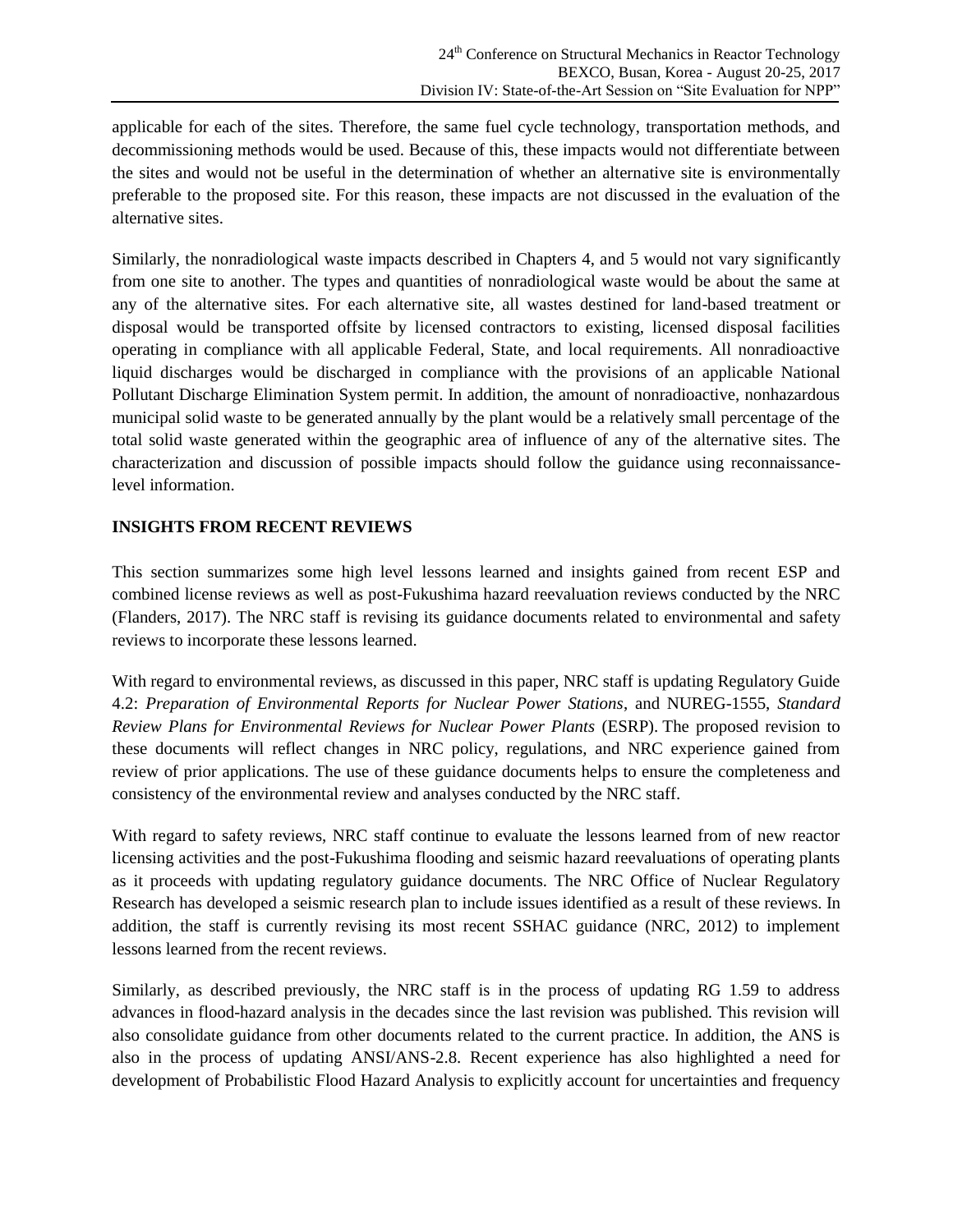of occurrence in assessing flood hazards consistent with risk-informed, performance-based approaches. As a result, the NRC is currently executing a Probabilistic Flood Hazard Assessment Research Program.

In order to improve the quality of the applications submitted by an applicant and for timely and efficient review, NRC staff have identified the following four important considerations:

- *Pre-application interactions*: Pre-application interactions between an applicant and NRC staff are important in identifying unique characteristics of a site that may require extensive site characterization data and analysis. Focusing on these issues and assuring sufficiency of the information will facilitate efficient and effective reviews. The early interactions will also provide opportunities to identify unique interagency coordination items so that plans for coordination can be developed by both the applicant and the NRC earlier in the review process. An applicant also benefits from insights gained by the NRC staff from other reviews.
- *Data acquisition*: A number of siting review areas requires site-specific data for site characterization. Examples include meteorological data, geological and geotechnical data, hydrological data, and data related to local environmental conditions. In several cases, the collection of site-specific data needs to start much before the development of an application. For example, installation of meteorological tower needs to occur sufficiently in advance of application preparation to characterize the wind field around the site that is needed for dose evaluations during the siting review.
- *Interactions with other agencies*: Obtaining the necessary permits and complying with the requirements of other agencies can be critical path items in timely completion of an EIS. The early identification of critical and timely interactions among the applicant, NRC, and the affected agencies are essential to preserve schedules. Among other things, the objectives of this coordination are to: (1) conduct timely consultations and initiate interaction early in the review and permit process; (2) provide timely and direct access to the EIS for review and comment; and (3) keep agencies informed of regulatory framework and rule changes. The agencies designated as "cooperating agencies" are considered a part of the NRC environmental review team.
- *Alternative Sites*: As discussed in this paper, the concept of alternative site is critical in acceptability of a site from an environmental perspective. NRC determines whether or not there is an "obviously superior" alternative site to that proposed by the applicant. Therefore, the selection of candidate sites and alternative sites is fundamental to satisfy the NRC's environmental determination. A number of questions have been raised in this area during the NRC reviews of several applications.

# **SUMMARY**

The selection of sites for nuclear power plants is largely made by the investor-owned power companies. The overarching purpose of the NRC review is to provide reasonable assurance that a site can safely host a future nuclear power plant or plants from the standpoint of: site safety; environmental protection; emergency planning; and safe and secure plant operation on the selected site. The NRC's site review process is open and provides opportunities for stakeholder participation.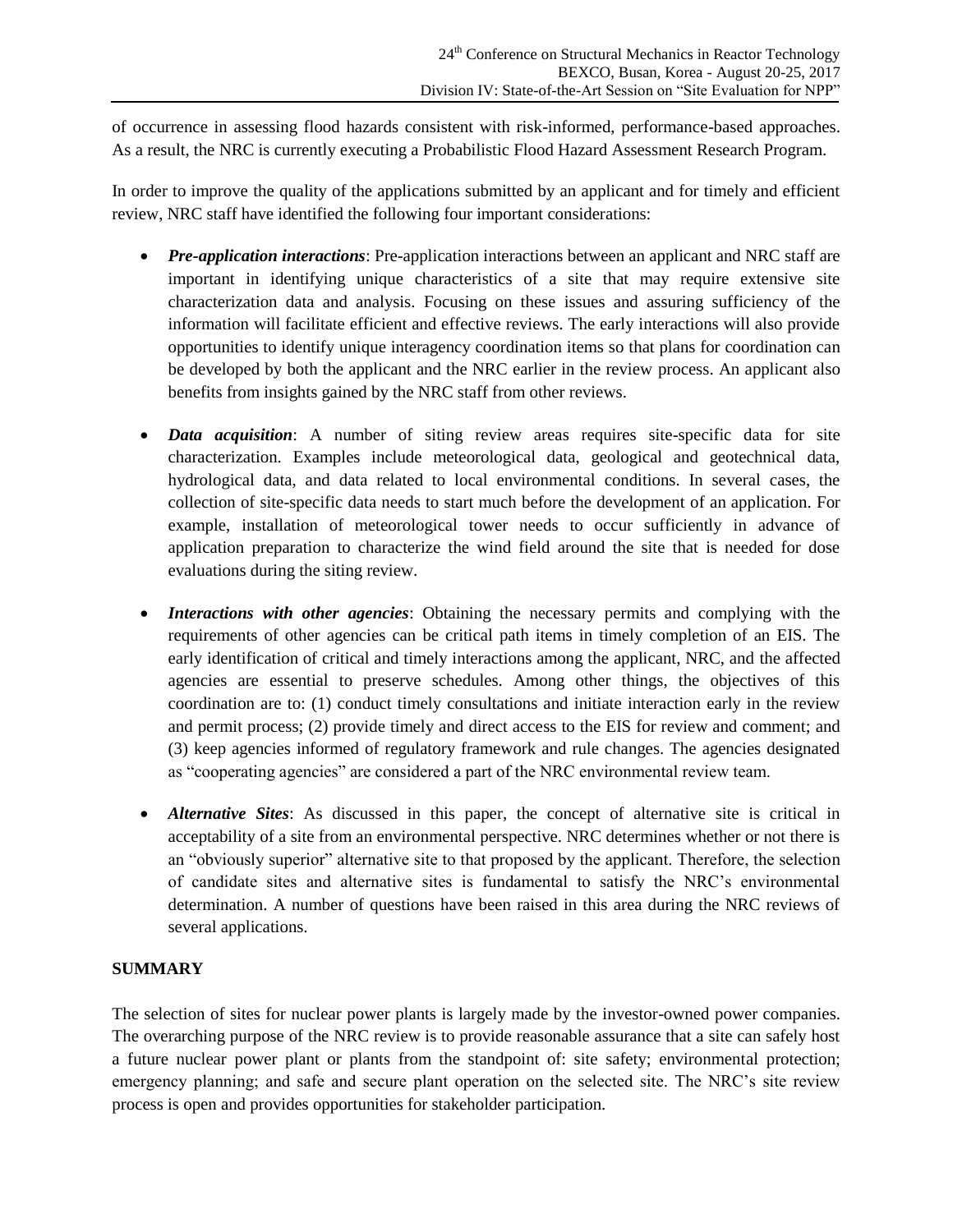# **DISCLAIMER**

Any opinions, findings and conclusions expressed in this paper are those of the authors and do not necessarily reflect the views of the United States Nuclear Regulatory Commission.

#### **TABLE OF ABBREVIATIONS**

| <b>ADAMS</b>                                  | Agencywide Documents Access and Management System |
|-----------------------------------------------|---------------------------------------------------|
| <b>ANS</b>                                    | <b>American Nuclear Society</b>                   |
| AOO                                           | Anticipated operational occurrences               |
| <b>COL</b>                                    | Combined license                                  |
| <b>DBA</b>                                    | Design basis accident                             |
| <b>EIS</b>                                    | <b>Environmental Impact Statement</b>             |
| EPA                                           | <b>Environmental Protection Agency</b>            |
| <b>EPRI</b>                                   | <b>Electrical Power Research Institute</b>        |
| ER                                            | Environmental report                              |
| <b>ESP</b>                                    | Early Site Permit                                 |
| <b>GDC</b>                                    | General design criteria                           |
| <b>GMRS</b>                                   | Ground motion response spectrum                   |
| LIP                                           | Local intense precipitation                       |
| <b>LPZ</b>                                    | Low-population zone                               |
| <b>LWR</b>                                    | Light-water reactor                               |
| <b>NEPA</b>                                   | National Environmental Policy Act                 |
| <b>NRC</b>                                    | <b>Nuclear Regulatory Commission</b>              |
| RG                                            | Regulatory guides                                 |
| ROI                                           | Region of interest                                |
| <b>SAR</b>                                    | Safety analysis report                            |
| <b>SER</b>                                    | <b>Safety Evaluation Report</b>                   |
| <b>SRP</b>                                    | <b>Standard Review Plan</b>                       |
| <b>SSC</b>                                    | Structures, systems, and components               |
| SSE                                           | Safe shutdown earthquake                          |
| SSHACSenior Seismic Hazard Analysis Committee |                                                   |

#### **REFERENCES**

ANS (1992), *Determining Design Basis Flooding at Power Reactor Sites*, ANSI/ANS-2.8-1992, ANS Standards Committee Working Group ANS-2.8, American Nuclear Society, La Grange Park, Illinois.

EPRI (2002), "Site Selection and Evaluation Criteria for an Early Site Permit," No. 1006878, Electric Power Research Institute, (EPRI), Palo Alto, California, March 2002.

Flanders, S., et.al, "Insights Gained from Post-Fukushima Reviews of Seismic and Flooding Hazards at Operating U.S. Nuclear Power Plants Sites," SMiRT-24, Busan, South Korea, August 2017.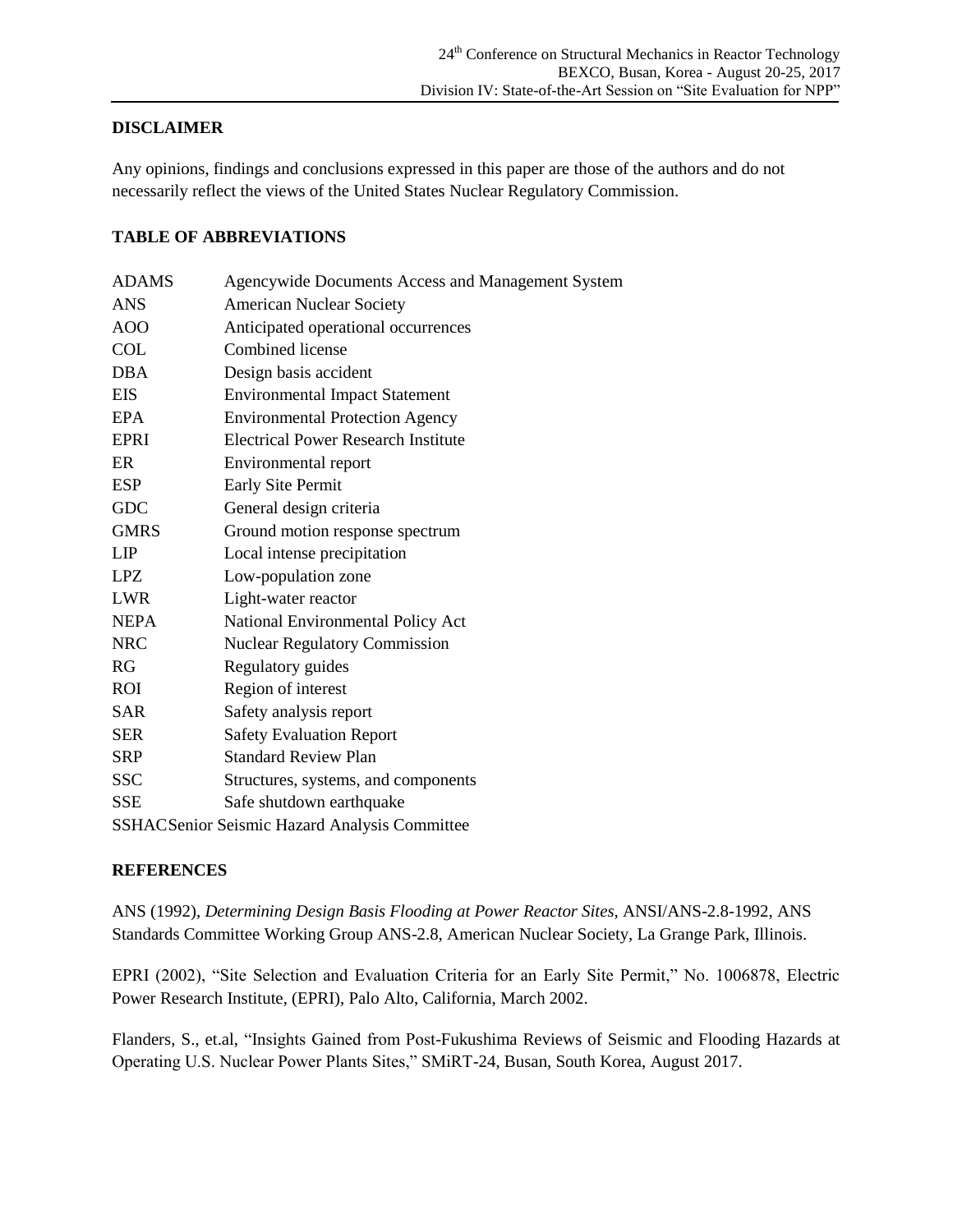NEI (2001), "Industry Guideline for Preparing An Early Site Permit Application – 10 CFR Part 52, Subpart A," Nuclear Energy Institute (NEI), 2001.

NRC (1976), "Preparation of Environmental Reports for Nuclear Power Stations," Regulatory Guide 4.2, Revision 2, July 1976.

NRC (1978), "Metropolitan Siting - A Historical Perspective," NUREG-0478, NRC, October 1978.

NRC (1980), Regulatory Guide 1.59, "Design Basis Floods for Nuclear Power Plants." Revision 2 with Errata.

NRC (1984), "Controlling the Atom – The Beginning of Nuclear Regulation 1946 – 1962," NUREG-1610, NRC, 1984.

NRC (1995), Senior Seismic Hazard Analysis Committee, "Recommendations for Probabilistic Seismic Hazard Analysis: Guidance on Uncertainty and Use of Experts," NUREG/CR-6372.

NRC (2007a), "Standard Review Plan (SRP) for the review of Safety Analysis Reports for Nuclear Power Plants: LWR Edition," NUREG-0800, NRC, March 2007.

NRC (2007b), "Standard Review Plans for Environmental Reviews for Nuclear Power Plants: Environmental Standard Review Plan," NUREG-1555, July 2007.

NRC (2007c), "Combined License Applications for Nuclear Power Plants, LWR Edition," Regulatory Guide 1.206, NRC, June 2007.

NRC (2007d), A Performance-Based Approach to Define the Site-Specific Earthquake Ground Motion, Regulatory Guide 1.208

NRC (2007e), "Design-Basis Tornado and Tornado Missiles for Nuclear Power Plants," Regulatory Guide 1.76, Revision 1, March 2007.

NRC (2008), "Minimization of Contamination and Radioactive Waste Generation: Life-Cycle Planning," Regulatory Guide 4.21, NRC, June 2008.

NRC (2011a), "Design-Basis Flood Estimation for Site Characterization at Nuclear Power Plants in the United States of America," NUREG/CR – 7046.

NRC (2011b), "Design-Basis Hurricane and Hurricane Missiles for Nuclear Power Plants," Regulatory Guide 1.221, NRC, October 2011.

NRC (2012), "Practical Implementation Guidelines for SSHAC Level 3 and 4 Hazard Studies," NUREG-2117.

NRC (2013a), "Guidance for Performing a Tsunami, Surge, or Seiche Hazard Assessment," Japan Lessons-Learned Project Directorate, Interim Staff Guidance JLD-ISG-2012-06, Revision 0, January 4, 2013, ADAMS Accession No. ML12314A412 (Publicly available).